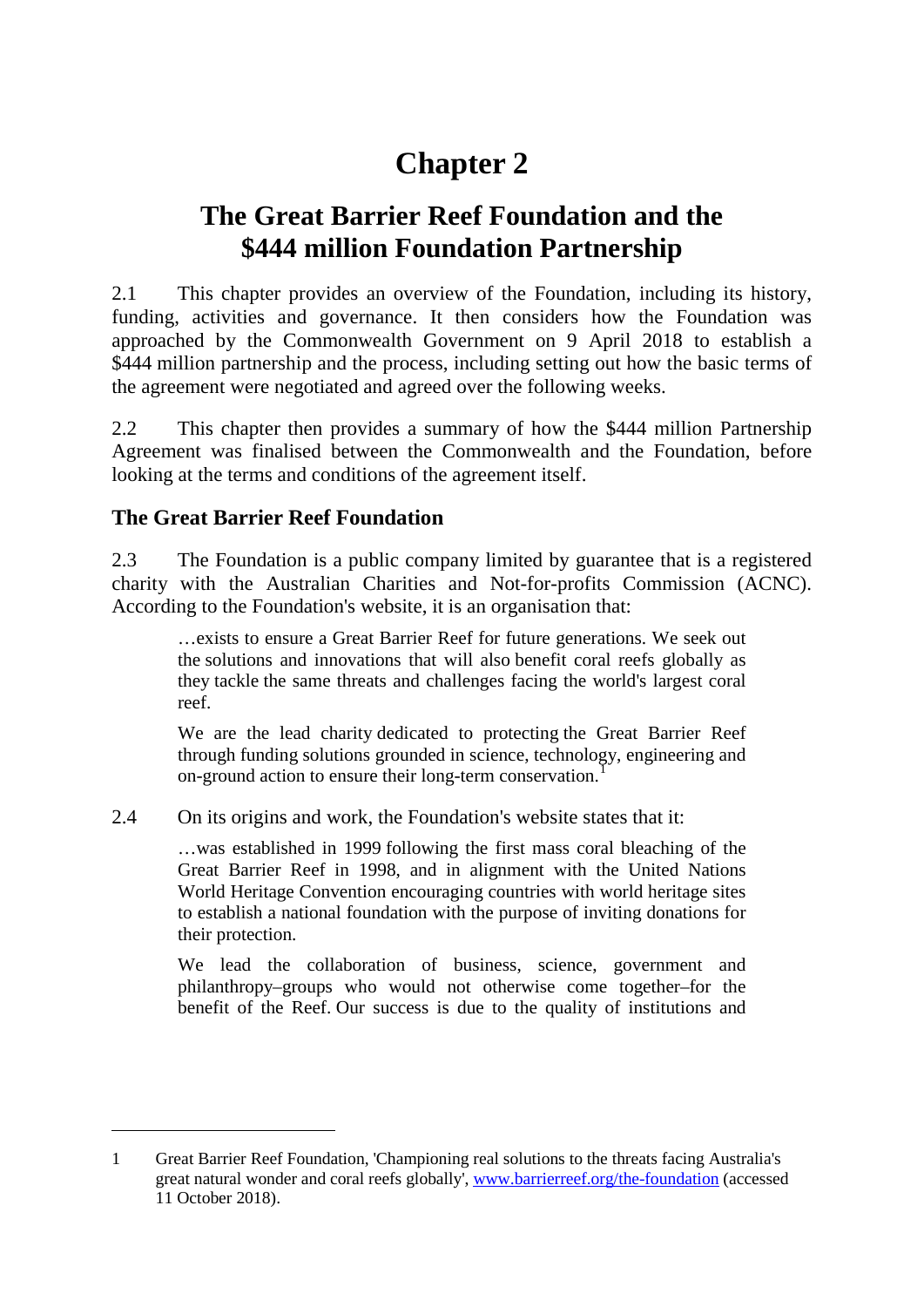people we bring together–harnessing advances in science, technology and industry to ensure a future for this global treasure.<sup>[2](#page-1-0)</sup>

2.5 Ms Anna Marsden, Managing Director of the Foundation, told the committee that Sir Sydney Schubert, who was a founding director of the Great Barrier Reef Marine Park Authority (GBRMPA), was the instigator of the organisation. She suggested that Sir Schubert had 'called a meeting of business people and the heads of various marine institutions…in an airport lounge' to form a charity to raise money and drive collaboration in the Reef sector.<sup>[3](#page-1-1)</sup>

2.6 Following the committee's hearing of 30 July 2018, the Foundation provided further details on its origins:

In November 1999, the Great Barrier Reef Research Foundation was registered as a company with the following founding directors: Sir Sydney Schubert, Sir Ian Mcfarlane, John B Reid and David Windsor…

It is our understanding that Sir Sydney Schubert's idea for forming the Foundation was to create a charity to bring science and business together with a common purpose of protecting the Great Barrier Reef.<sup>[4](#page-1-2)</sup>

#### *Governance*

-

2.7 The Foundation is an independent entity registered with and regulated by the ACNC and governed by a Board of Directors. Its website states:

Our Board comprises representatives of Australian business, science and philanthropy, reflecting the charter to bring all sectors together for the benefit of the Great Barrier Reef.

The Board oversee the role of the Managing Director and has the job of ensuring all activities are directed towards securing the funds needed to support research to protect and restore the Great Barrier Reef. And importantly, these research outcomes must help and inform the Reef managers.<sup>[5](#page-1-3)</sup>

2.8 The board is currently chaired by Dr John Schubert AO, who was appointed chairman in 2004. Positions previously held by Dr Schubert include Chairman and Managing Director of Esso Australia, Managing Director and Chief Executive Officer

<span id="page-1-0"></span><sup>2</sup> Great Barrier Reef Foundation, 'Championing real solutions to the threats facing Australia's great natural wonder and coral reefs globally', [www.barrierreef.org/the-foundation](http://www.barrierreef.org/the-foundation) (accessed 11 October 2018).

<span id="page-1-1"></span><sup>3</sup> Ms Anna Marsden, Managing Director, Great Barrier Reef Foundation, *Committee Hansard*, 30 July 2018, p. 57.

<span id="page-1-2"></span><sup>4</sup> Ms Anna Marsden, Managing Director, Great Barrier Reef Foundation, correspondence received 1 August 2018, p. 1.

<span id="page-1-3"></span><sup>5</sup> A list of the board members can be found at [www.barrierreef.org/the-foundation/our](http://www.barrierreef.org/the-foundation/our-governance)[governance](http://www.barrierreef.org/the-foundation/our-governance) (accessed 25 October 2018).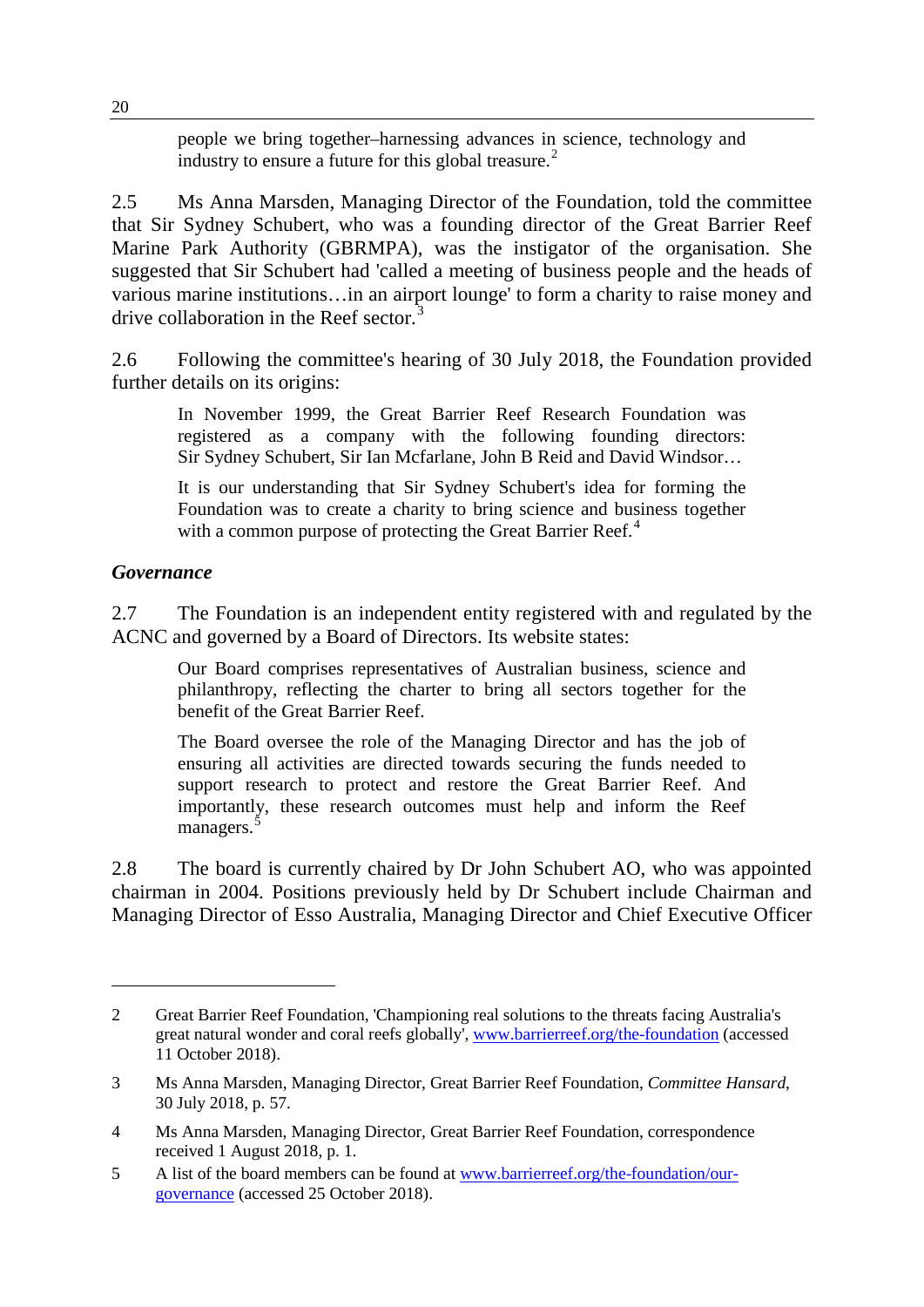of Pioneer International Limited, President of the Business Council of Australia, and Chairman of the Commonwealth Bank of Australia.<sup>[6](#page-2-0)</sup>

2.9 The Foundation has established an International Science Advisory Committee (ISAC). The ISAC is an advisory body that assists the Foundation with 'the selection, development and implementation of significant research projects with the Foundation's partners'. Members of ISAC include representatives from GBRMPA, the Australian Institute of Marine Science (AIMS), University of Queensland, James Cook University and CSIRO. ISAC is currently chaired by Professor Paul Greenfield  $AO.<sup>7</sup>$  $AO.<sup>7</sup>$  $AO.<sup>7</sup>$ 

2.10 The Foundation also has established a Chairman's Panel (the Panel). This is a group of chief executives and chairs of Australian and global companies. According to the Foundation, the Panel 'offers the opportunity for employees and stakeholders of companies involved in the Chairman's Panel to learn about the Reef and the efforts to protect it'. The Foundation benefits from this arrangement through the 'personal and organisational expertise' provided by Panel members, as well as the provision of 'infrastructure, skills and resources of member companies'.[8](#page-2-2) Members of the Panel pay an annual membership fee of  $$20,000$ .<sup>[9](#page-2-3)</sup>

2.11 Corporate partners also provide support to the Foundation by providing a range of services without charge. In 2017, pro bono services valued at around \$830 000 were provided to the Foundation.<sup>[10](#page-2-4)</sup>

2.12 The committee understands that the Foundation sets aside around 47 per cent of the membership fee paid by members of the Chairman's Panel for events for its members and scientists, including retreats at luxury resorts. The Foundation provided information on the role of the Panel and stated it has no influence on the selection or oversight of Foundation activities, which is the responsibility of the ISAC.<sup>[11](#page-2-5)</sup>

<span id="page-2-0"></span><sup>6</sup> Dr Schubert is also the Chairman of Garvan Institute of Medical Research. See [www.barrierreef.org/the-foundation/our-governance/john-m-schubert-ao](http://www.barrierreef.org/the-foundation/our-governance/john-m-schubert-ao) (accessed 21 October 2018). Note: Dr Schubert stated that he is not a relation of the founder of the Foundation, Sir Sydney Schubert. See *Committee Hansard*, 18 September 2018, p. 35.

<span id="page-2-1"></span><sup>7</sup> Great Barrier Reef Foundation, *International Scientific Advisory Committee (ISAC)*, [www.barrierreef.org/the-foundation/our-governance/isac](http://www.barrierreef.org/the-foundation/our-governance/isac) (accessed 6 November 2018).

<span id="page-2-2"></span><sup>8</sup> Great Barrier Reef Foundation, *Chairman's Panel*[, www.barrierreef.org/our-partners/](http://www.barrierreef.org/our-partners/chairmans-panel) [chairmans-panel](http://www.barrierreef.org/our-partners/chairmans-panel) (accessed 6 November 2018).

<span id="page-2-3"></span><sup>9</sup> Ms Anna Marsden, Managing Director, Great Barrier Reef Foundation, *Committee Hansard*, 30 July 2018, p. 42.

<span id="page-2-4"></span><sup>10</sup> Services received by the Foundation on a pro bono basis include accounting, auditing, legal, advertising, branding, consulting, accommodating, creative, web design and IT services. Great Barrier Reef Foundation, *Annual report for the year ended 31 December 2017*, p. 2.

<span id="page-2-5"></span><sup>11</sup> Great Barrier Reef Foundation, *Answers to questions taken on notice, public hearing, Canberra, 18 September 2018* (received 4 October 2018), p. 3; *Answers to questions taken on notice, public hearing, Brisbane, 30 July 2018* (received 9 August 2018), p. 2.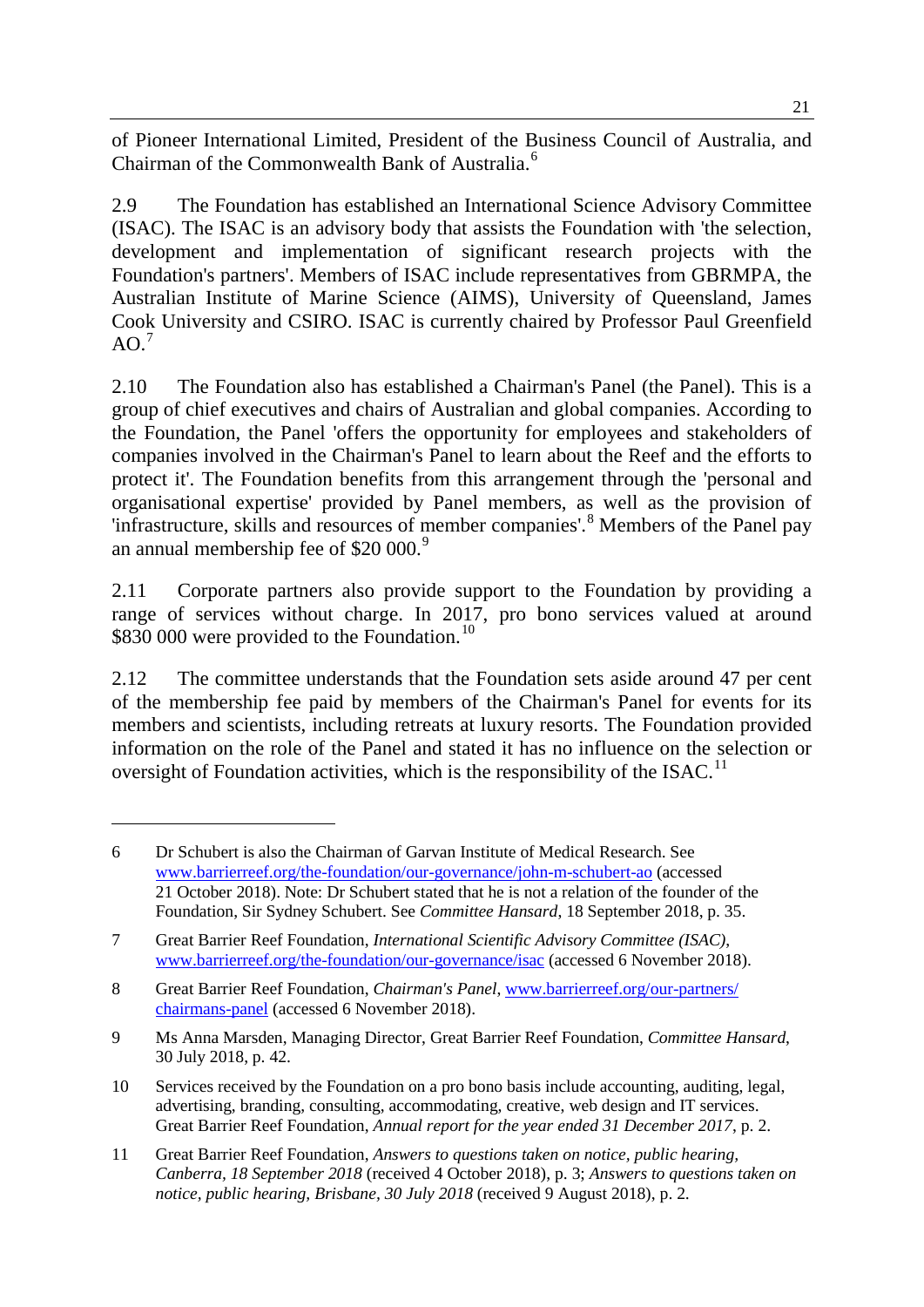2.13 As part of the Partnership Agreement, the Foundation established the Partnership Management Committee (PMC) to oversee the \$444 million grant, including its investment and oversight of its progress over the six-year funding term. The PMC is chaired by Mr John Gunn AO, the former chair of AIMS, and Mr Steven Sargent, 'a leading executive from the Australian corporate sector where he has held senior roles in mining technology, energy and finance'. Other members of the PMC are:

…internationally-renowned and respected marine scientist Prof. Ove Hoegh-Guldberg, former Queensland Chief Scientist Dr Geoff Garrett AO, former Vice-Chancellor of the University of Queensland Dr Paul Greenfield AO, Far North Queensland tourism expert Wendy Morris, distinguished Yuku Baja Muliku woman from Cape York Cr Larissa Hale, Executive Director of Projects and Partnerships at the Great Barrier Reef Foundation Theresa Fyffe, Australian Government representative from the Department of Environment and Energy Deb Callister and Queensland Government representative from the Office of the Great Barrier Reef, Elisa Nichols.<sup>[12](#page-3-0)</sup>

### *Budget and fundraising activities*

2.14 The Foundation's most recent annual report states that, in the 2017 calendar year, it had revenue of \$7.7 million and distributed around \$5.2 million in funding for Reef projects, and had an operating deficit of \$1.3 million. The annual report also indicated that the Foundation had six full-time employees, and five part-time employees. $^{13}$  $^{13}$  $^{13}$ 

2.15 According to the Foundation, it has raised \$90 million since it was established, as follows:

- \$58.87 million from the corporate and philanthropic contributions;
- \$3.28 million from other sources such as interest and research partners;
- \$4.74 million from the corporate sector for pro bono and in kind services; and

<span id="page-3-0"></span><sup>12</sup> Great Barrier Reef Foundation, *Partnership Management Committee*, [www.barrierreef.org/](http://www.barrierreef.org/latest/news/expert-committee-to-oversee-reef-partnership) [latest/news/expert-committee-to-oversee-reef-partnership](http://www.barrierreef.org/latest/news/expert-committee-to-oversee-reef-partnership) (accessed 26 November 2018).

<span id="page-3-1"></span><sup>13</sup> Great Barrier Reef Foundation, *Annual report for the year ended 31 December 2017*, pp. 1, 2 and 10.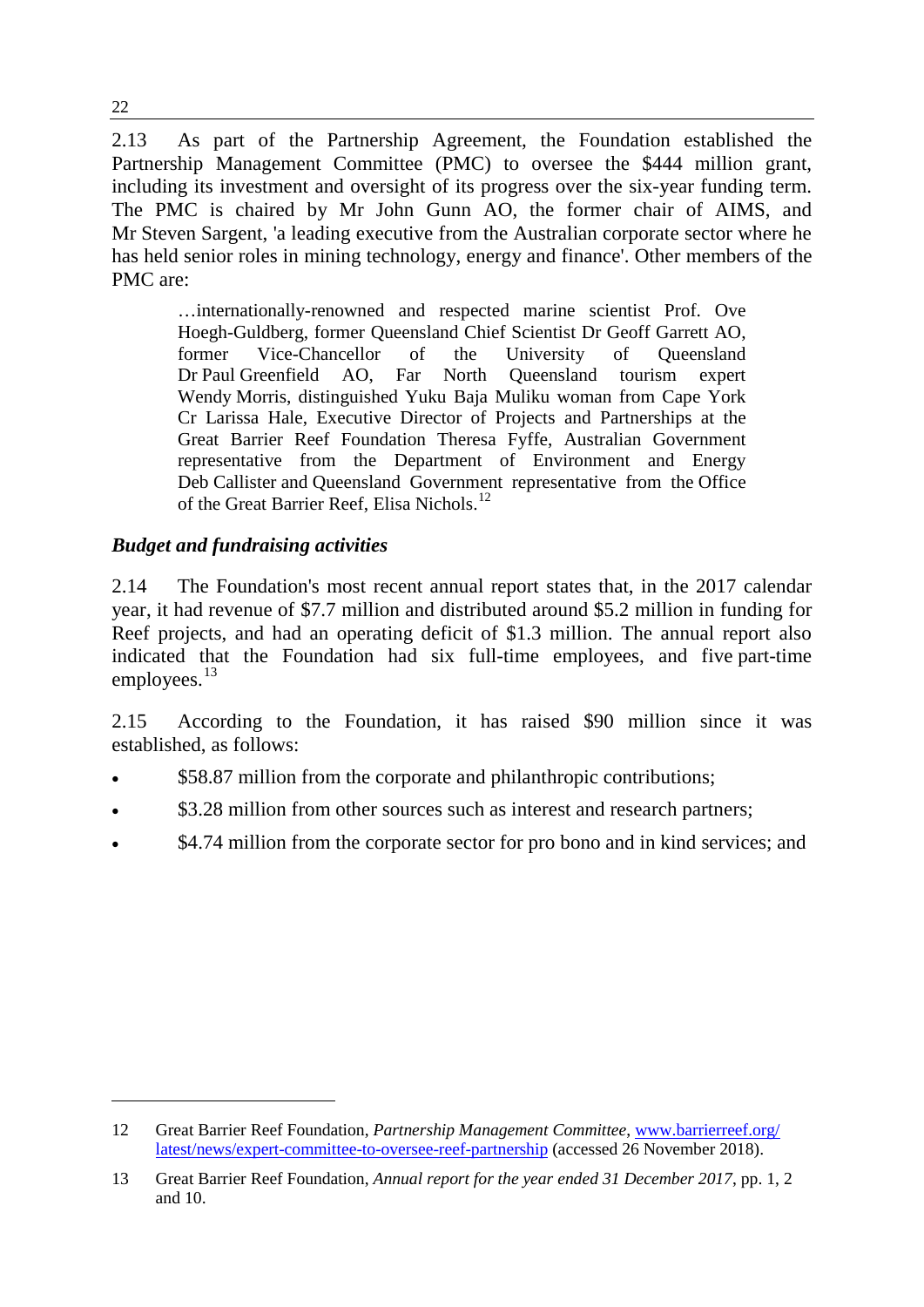\$29.71 million from government sources, including \$22.35 million from the Australian Government and \$7.36 million from the Queensland Government.<sup>[14](#page-4-0)</sup>

2.16 The Foundation informed the committee in response to a question on notice, that Board members have contributed a total of \$1 337 200 in their personal capacities.<sup>[15](#page-4-1)</sup>

2.17 The committee understands that the Foundation has received three Commonwealth grants for projects, as outlined in the department's submission:

- \$12.5 million for the Resilient Reefs Successfully Adapting to Climate Change research program (2013–14 to 2016–17);
- \$2.3 million for the e-Reefs modelling and reporting tool (2016–17 to 2019–20); and
- \$5 million for restoration and conservation of Reef Islands (2018–19 to 2022–23) (approved but not yet contracted).<sup>[16](#page-4-2)</sup>

2.18 On its administration costs, the Foundation stated that it 'strives to keep our administration and fundraising costs low—80 cents in every dollar goes to Reef projects'.[17](#page-4-3)

### *Work undertaken by the Foundation*

-

2.19 The Foundation told the committee that its projects to research and manage the Reef range from micro-scale activities (\$10 000) to large-scale projects up to \$35 million. These 'cover a range of activities, including foundational scientific research, the development of tools for reef managers, and on-ground conservation activities'.[18](#page-4-4)

- <span id="page-4-2"></span>16 Department of the Environment and Energy, *Submission 7*, Supplementary Submission, pp. 5–6.
- <span id="page-4-3"></span>17 Great Barrier Reef Foundation, *Answers to questions taken on notice, public hearing, Brisbane, 30 July 2018* (received 9 August 2018), p. 1.
- <span id="page-4-4"></span>18 Great Barrier Reef Foundation, *Submission 1*, p. 5; Commonwealth Government, 'Great Barrier Reef Partnerships for the future', [www.environment.gov.au/system/files/resources/0e17f346](http://www.environment.gov.au/system/files/resources/0e17f346-a19f-411d-8a60-59bd2b0fee27/files/reef-partnerships-future-new.pdf) [a19f-411d-8a60-59bd2b0fee27/files/reef-partnerships-future-new.pdf](http://www.environment.gov.au/system/files/resources/0e17f346-a19f-411d-8a60-59bd2b0fee27/files/reef-partnerships-future-new.pdf) (accessed 21 June 2018), p. 4.

<span id="page-4-0"></span><sup>14</sup> Great Barrier Reef Foundation, 'Media Statement–Fundraising' *Media Release*, 16 August 2018, [www.barrierreef.org/latest/news/media-statement-fundraising-breakdown](https://www.barrierreef.org/latest/news/media-statement-fundraising-breakdown) (accessed 25 October 2018). The Foundation provided a breakdown of fundraising that indicated 64 per cent came from corporate or private philanthropy, 32 per cent from Government funding, and the remainder from other sources. See Great Barrier Reef Foundation, *Answers to questions taken on notice, public hearing, Brisbane, 30 July 2018* (received 9 August 2018) p. 2.

<span id="page-4-1"></span><sup>15</sup> Great Barrier Reef Foundation, *Answers to questions taken on notice, public hearing, Brisbane, 30 July 2018* (received 9 August 2018), p. 2.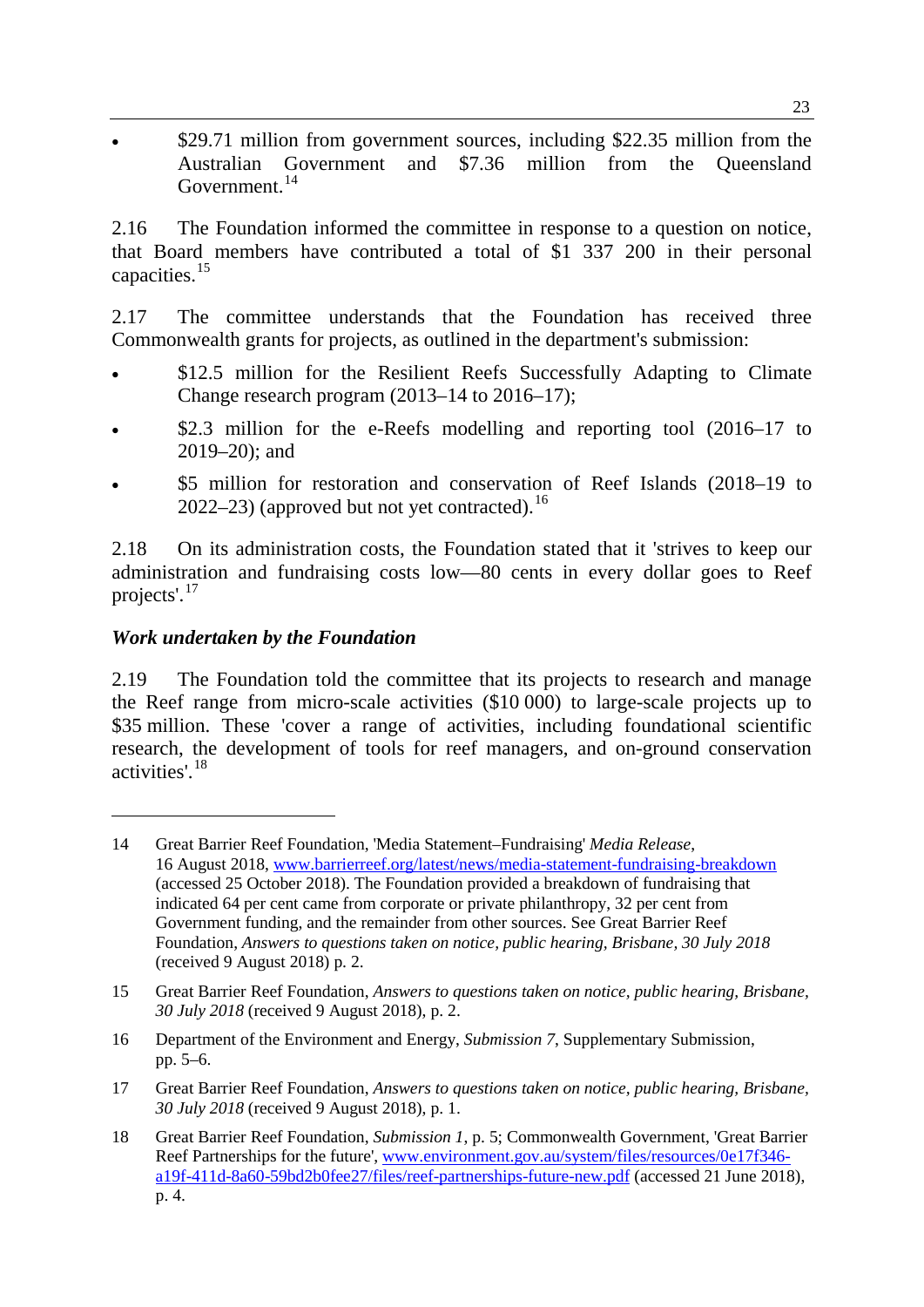2.20 The 2017 Annual Report outlines a number of new projects for the Foundation clustered under the themes of 'innovation, resilience and restoration'. This included the establishment of a project for 'Reef Restoration and Adaptation':

There was unanimous support through the International Science Advisory Committee (ISAC), the Chairman's Panel, our board and our team that the flagship project for the Foundation for the next decade will centre around Reef Restoration and Adaptation. From a small idea presented at a Chairman's Panel event in 2016, this concept has evolved into what will become the largest and most ambitious marine science and engineering challenge ever undertaken in Australia. The goal is simple: to rebuild the reefs we have lost and to build them stronger in the process. Significant work was undertaken in 2017 to socialise this concept to leaders across government, research and industry which has led to a fully funded definition phase commencing in 2018.<sup>[19](#page-5-0)</sup>

2.21 The 2017 Annual Report also commented on a number of smaller pilot projects. The report described these projects in the following terms:

It remains a constant message from our ISAC members to always be open to bright, new, out of the box thinking, and to have the courage to invest in these riskier projects because any one of them could hold the turning point in its process and solution. Even at pilot stage, projects such as RangerBot and Larval Reseeding have changed the landscape and provided a step change in reef management. $^{20}$  $^{20}$  $^{20}$ 

2.22 The Director's report for 2017 drew attention to the way in which the Reef is discussed and stated that it had reached 'a turning point' and that the Foundation would work in a number of public advocacy spaces to disseminate not only the challenges facing the reef, but also the positive benefits that could come from scientific research and conservation actions. The report stated:

The loss of coral and the negative impacts of water quality and climate change have been well documented—everyone has heard the bad news. And while the seriousness of these threats cannot be denied, there is growing evidence that material improvements in the outlook of species and ecosystems are possible through a combination of scientific research and conservation actions. There is good news to share alongside the bad. However when people don't know or hear enough about the good news, we are at risk of the world seeing the challenge of saving the Reef as being too hard and therefore switching off–akin to a 'learned helplessness'.

We recognise the Foundation has an increasingly powerful role to play as a trusted, independent voice for the Reef. To bring hope to the outlook for the Reef, to tell the world that Australia does care about the Reef and that Australians are doing everything they can to save it.<sup>[21](#page-5-2)</sup>

<span id="page-5-0"></span><sup>19</sup> Great Barrier Reef Foundation, *Annual Report for the year ended 31 December 2017*, p. 1.

<span id="page-5-1"></span><sup>20</sup> Great Barrier Reef Foundation, *Annual Report for the year ended 31 December 2017*, p. 1.

<span id="page-5-2"></span><sup>21</sup> Great Barrier Reef Foundation, *Annual Report for the year ended 31 December 2017*, p. 1.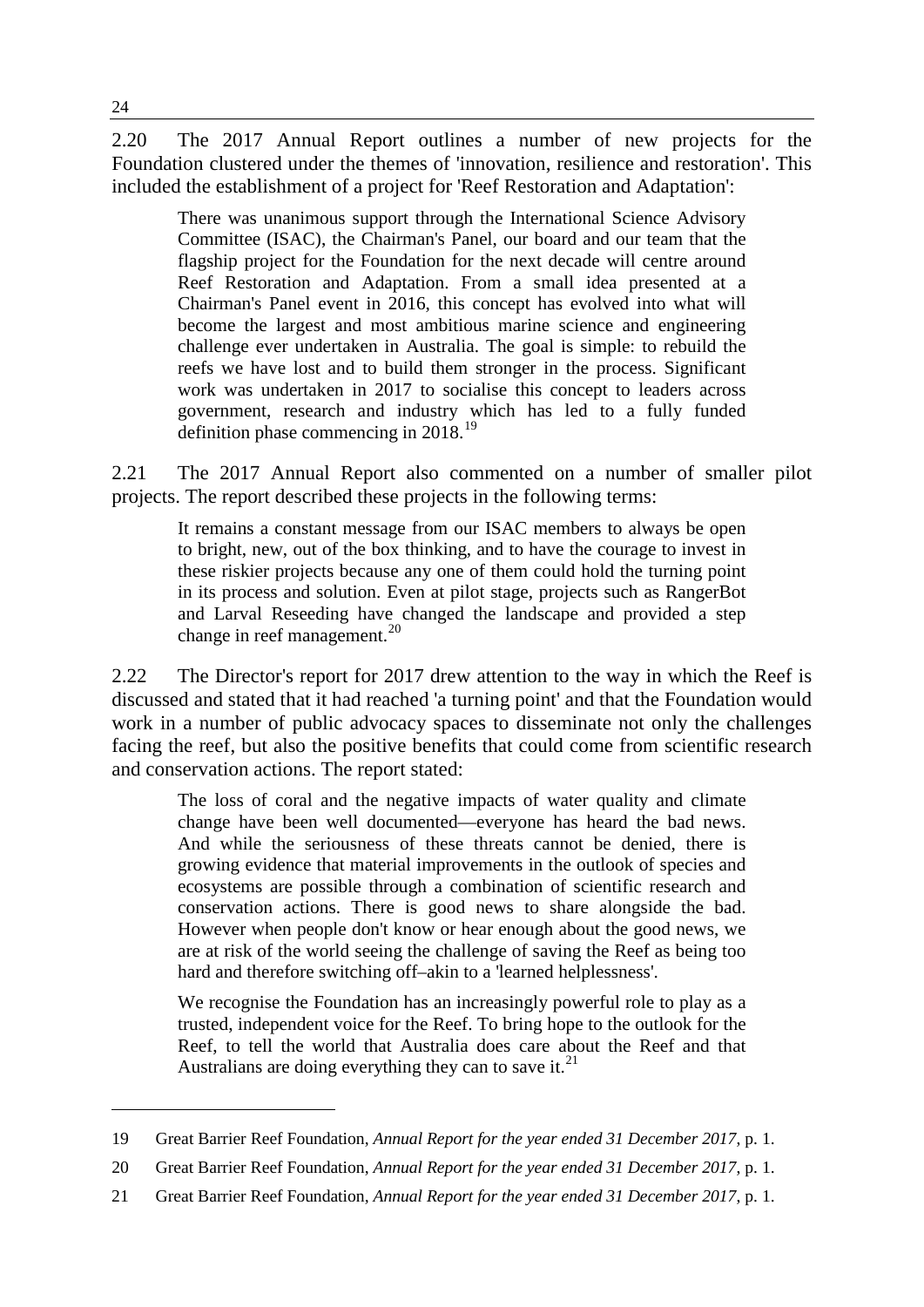## *Approval of \$5 million funding for the Foundation in early April 2018*

2.23 As noted above, the Foundation has received Commonwealth grants. As part of the Reef Trust Phase VI Investment, the Foundation sought a grant of \$5 million. Documents released by the department under FOI requests include a brief signed on 6 April 2018 by Minister for the Environment approving the grant. The approval provided funding to the Foundation 'for a co-investment project from 2018–19 to 2022–23 to rehabilitate and conserve Reef islands, as an ad-hoc grant from the Reef Trust Special Account'.<sup>[22](#page-6-0)</sup>

2.24 Supporting documents for this brief indicate that the Foundation would 'match the Reef Trust contribution of up to \$5 million…over five years, with funds raised from philanthropic and private donors'. This would form part of the Foundation's Reef Island Refuge Initiative, which it was undertaking in partnership with the Queensland Government.<sup>[23](#page-6-1)</sup>

2.25 According to the brief, this funding was awarded following the success of the \$7.95 million Raine Island rehabilitation project delivered by the Foundation. The new grant would enable 'on-ground restoration and conservation works for terrestrial or main island ecosystems, commencing in 2018–19', focussing on particular islands identified by stakeholders as of the 'highest ecological value/greatest need to target'.<sup>[24](#page-6-2)</sup>

2.26 The brief also notes that the sensitivities and risks of investing in projects with the Foundation were low, as it had 'a successful track record for implementation of Reef projects [and is] an experienced fundraiser of private a philanthropic donations'.[25](#page-6-3)

2.27 The brief is supported by attachments, including a 12-page departmental proposal for the project, an eight-page outline of guidelines for the grant, and a fourpage project assessment.[26](#page-6-4) Attachment D is a one-page 'Justification for use of non-competitive grants process', which calls the project an 'Island Restoration Partnership'. This cites a number of positive elements of the Foundation's track record, particularly that it is the 'only current provider currently capable of delivering this grant funded activity and able to leverage a significant co-contribution to the project', and that the grant met all *Public Governance, Performance and Accountability Act* 2013 (PGPA Act) and Commonwealth grant requirements.<sup>[27](#page-6-5)</sup>

<span id="page-6-0"></span><sup>22</sup> Department of the Environment and Energy, FOI 180514, Document 3, p. 1.

<span id="page-6-1"></span><sup>23</sup> Department of the Environment and Energy, FOI 180514, Document 3, p. 2.

<span id="page-6-2"></span><sup>24</sup> Department of the Environment and Energy, FOI 180514, Document 3, p. 2.

<span id="page-6-3"></span><sup>25</sup> Department of the Environment and Energy, FOI 180514, Document 3, p. 4.

<span id="page-6-4"></span><sup>26</sup> Department of the Environment and Energy, FOI 180514, Document 3, Attachments A–C.

<span id="page-6-5"></span><sup>27</sup> Department of the Environment and Energy, FOI 180514, Document 3, Attachment D, p. 1.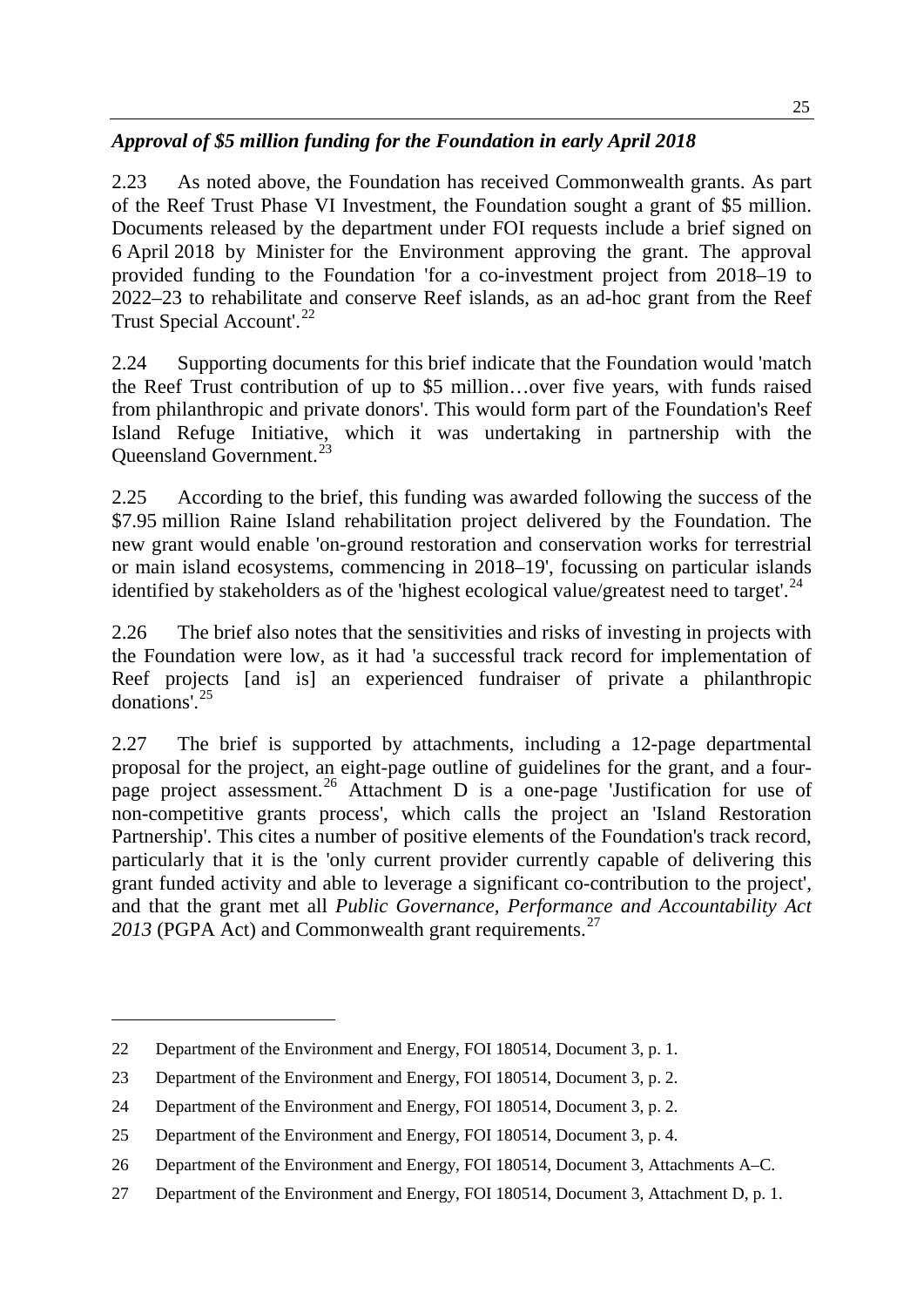## *Positive reputation of the Foundation*

2.28 In evidence received by the committee, the Foundation was recognised as a significant organisation working in the Reef-related sector, even by some stakeholders who disagreed with the approach adopted in the Foundation Partnership.

2.29 While noting it did not have the staffing or capacity of organisations such as GBRMPA, the Australian Coral Reef Society stated that the Foundation has 'a good record of fundraising for the reef and of corporate engagement, and it has an expert scientific panel of sound repute'.<sup>[28](#page-7-0)</sup>

2.30 Cape York Regional Organisations (CYROs) noted the Foundation's good reputation and work. The CYROs considered that it had the 'proficiency and capacity to deliver components of the Reef 2050 Plan', and supported Commonwealth funding for the Foundation Partnership.<sup>[29](#page-7-1)</sup>

2.31 Others noted that the Foundation had the capability to expand its capacity, develop due processes to ensure rigour of its funding decision, and administer Commonwealth funding effectively while attracting private investment in the Reef.<sup>[30](#page-7-2)</sup>

## **The approach to the Foundation for the \$444 million Partnership**

2.32 It is clear from the evidence received that the Foundation itself was unaware of the proposal for a \$444 million Partnership until the meeting in Sydney on 9 April 2018 with the then Prime Minister and then Minister for the Environment. The department summarised this meeting as follows:

On 9 April 2018, following approval from the Expenditure Review Committee, the Foundation was approached to ascertain its interest in establishing the Partnership. There was a meeting between Prime Minister Turnbull, Minister Frydenberg and Dr John Schubert, Chair of the Foundation. At this meeting, Dr Schubert confirmed the Foundation's interest in developing the partnership. The partnership offer was conditional on the approval of the grant under the Commonwealth financial framework including further due diligence assessment and the negotiation of a satisfactory Grant Agreement.<sup>[31](#page-7-3)</sup>

2.33 The Foundation confirmed that it had not been aware of the proposal to award it a \$444 million grant before this meeting. Ms Marsden told the committee:

<span id="page-7-0"></span><sup>28</sup> Australian Coral Reef Society, *Submission 6*, p. 2.

<span id="page-7-1"></span><sup>29</sup> Cape York Regional Organisations, *Submission 16*, p. 2.

<span id="page-7-2"></span><sup>30</sup> For example, see: Australian Academy of Sciences, *Submission 14*, p. 4; AgForce Queensland Farmers Limited, *Submission 15*, p. 1; and Tourism Tropical North Queensland, *Submission 20*, p. 2.

<span id="page-7-3"></span><sup>31</sup> Department of the Environment and Energy, *Submission 7*, Supplementary Submission Attachment B (Information statement regarding the assessment and awarding of the Reef Trust Grant to the Great Barrier Reef Foundation), p. 2.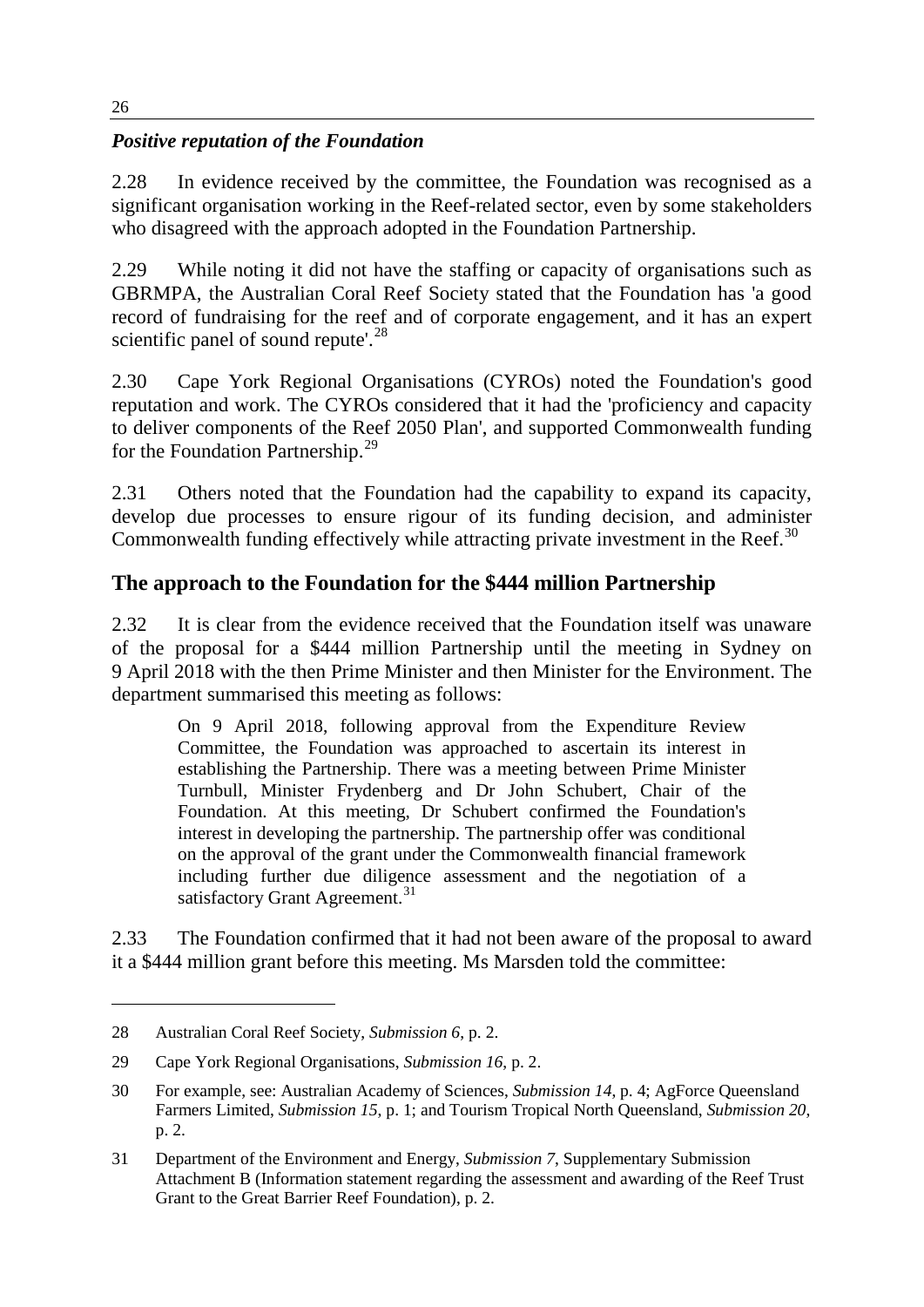I'd like to state for the record that the foundation did not suggest or make any application for this funding. We were first informed of this opportunity to form a partnership with Reef Trust on 9 April of this year…We were informed that there was an allocation being announced in the upcoming federal budget and that they would like to invite the foundation to form a partnership with Reef Trust to distribute these funds across five component areas of the Reef 2050 plan.

…We didn't know ahead of the meeting what it was for, but, once we were in the meeting, [the discussion of the partnership] was the sole purpose of the meeting... $\frac{3}{2}$ 

2.34 On the unexpected nature of the grant, Ms Marsden commented to the media that the award of such significant funding was like 'winning the lottery', and that the Foundation 'didn't have much time before the announcement to be prepared for it'.<sup>[33](#page-8-1)</sup> She provided some context to that statement at the committee's 30 July 2018 public hearing:

The way I explained it to the journalist at the time is there are moments in life when there are things you want to do, and there are moments in life when there are things you can dream of doing. For all of us who work in the reef space in the last 2½ years we've seen that we've lost half the coral on the Great Barrier Reef. It has been a very sobering, challenging time, with people struggling to deal with this and not knowing how to get out of where we are and how to get the change that's required. When someone is down and they win the lotto, suddenly they can dream and they can do the things that they dream of doing. That is how I felt, and I stand behind that. I think the reef won the lotto. It got a strong, strategic, sustained amount of funding to do some work that it desperately needs.<sup>[34](#page-8-2)</sup>

2.35 The Secretary of the department, Mr Finn Pratt AO PSM, confirmed that he had not been present at the meeting to discuss the Partnership Grant proposal.<sup>[35](#page-8-3)</sup> He reiterated that the offer made to the Foundation on 9 April 2018 was contingent on the grant being approved under the Commonwealth financial framework, due diligence checks and the successful negotiation of the agreement itself:

This was not an unconditional offer, and was subject to (1) the grant being approved under the Commonwealth financial framework, (2) due diligence

<span id="page-8-0"></span><sup>32</sup> Ms Anna Marsden, Managing Director, Great Barrier Reef Foundation, *Committee Hansard*, 30 July 2018, p. 40.

<span id="page-8-1"></span><sup>33</sup> Peter Hannam, 'Like winning lotto': Reef Foundation minnow braces for \$444m windfall', *Sydney Morning Herald*, 13 May 2018, [www.smh.com.au/environment/conservation/like](http://www.smh.com.au/environment/conservation/like-winning-lotto-reef-foundation-minnow-braces-for-444m-windfall-20180511-p4zeud.html)[winning-lotto-reef-foundation-minnow-braces-for-444m-windfall-20180511-p4zeud.html](http://www.smh.com.au/environment/conservation/like-winning-lotto-reef-foundation-minnow-braces-for-444m-windfall-20180511-p4zeud.html) (accessed 13 November 2018).

<span id="page-8-2"></span><sup>34</sup> Ms Anna Marsden, Managing Director, Great Barrier Reef Foundation, *Committee Hansard*, 30 July 2018, p. 49.

<span id="page-8-3"></span><sup>35</sup> Mr Finn Pratt AO PSM, Secretary, Department of the Environment and Energy, *Committee Hansard*, 21 September 2018, p. 62.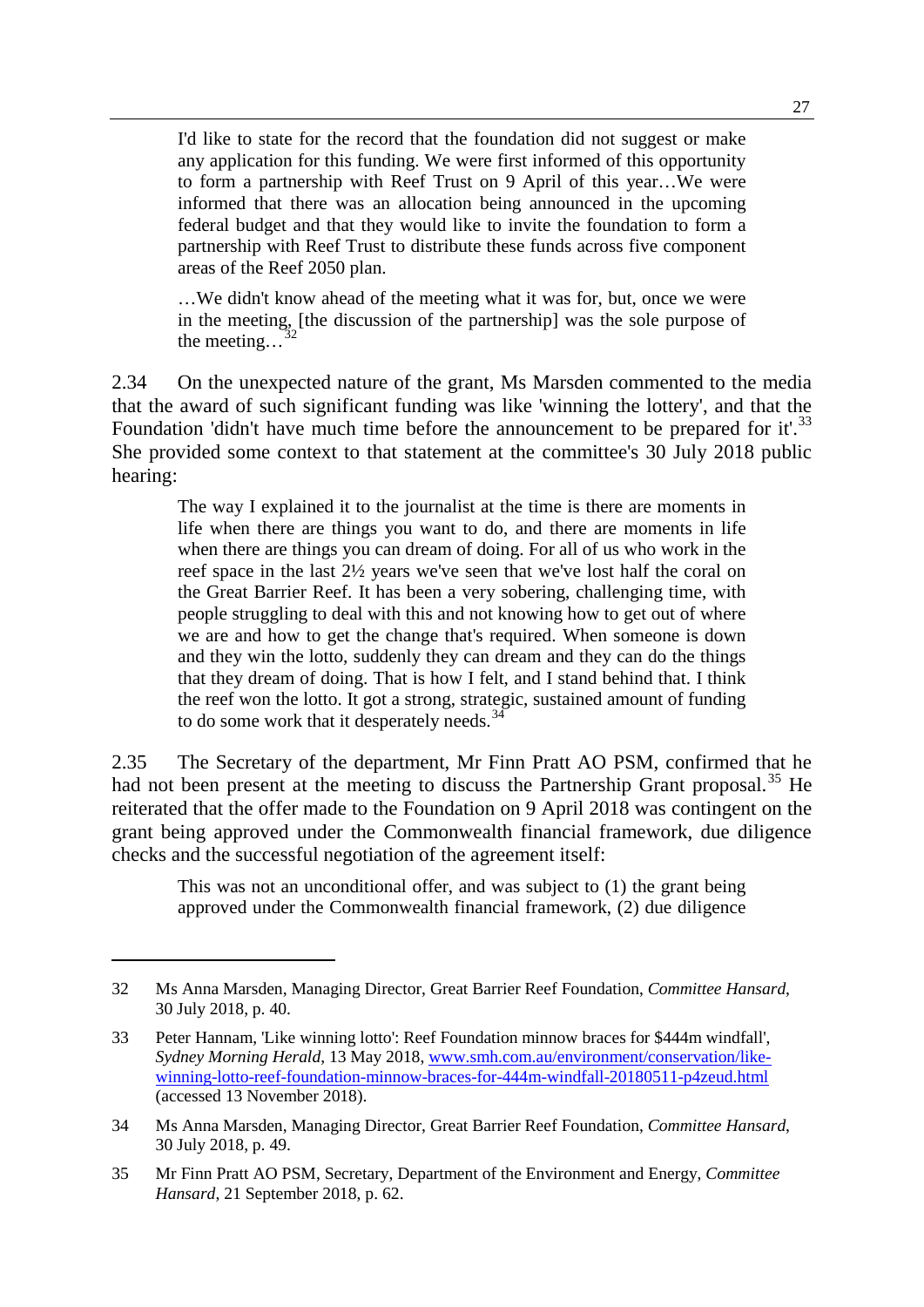checks and (3) the parties successfully negotiating and executing a grant agreement.[36](#page-9-0)

## **Development of Collaboration Principles for the Partnership**

2.36 Following the approach made by Mr Turnbull and Mr Frydenberg to the Foundation on 9 April 2018, the department and the Foundation commenced development of 'Collaboration Principles' to help guide the development of the grant. Information provided to the committee indicates that these were drafted in 'little more than a week' before they were sent to the Foundation on 22 April 2018 by the Minister. The Collaboration Principles were confirmed by the Foundation Board on the 26 April 2018. $37$ 

2.37 The timeline provided to the House of Representatives by the then Minister confirms the speed at which the measure was developed following the initial meeting. The Minister noted that over the two weeks following the meeting on 9 April 2018 'the department worked with the foundation to develop the fundamental principles of the partnership, which included governance, decision-making, risk mapping, reporting, financial management and other things'.[38](#page-9-2) The Minister, in his letter of 22 April to the Foundation, stated that:

I look forward to the Foundation confirming its intent to progress negotiations with a view to the parties agreeing a new grant agreement that establishes a productive partnership for the delivery of positive outcomes for our Great Barrier Reef. The formal offer of any Australian Government funds for this proposed new partnership is dependent on the parties successfully negotiating and executing that new grant agreement.<sup>[39](#page-9-3)</sup>

2.38 The Collaboration Principles attached to this letter are outlined in a document just over two pages long, covering the basic terms of the agreement.<sup>[40](#page-9-4)</sup> Notably, it includes an outline of the approach to stakeholder engagement that the Foundation Partnership should adopt, as follows:

<span id="page-9-0"></span><sup>36</sup> Mr Finn Pratt AO PSM, Secretary, Department of the Environment and Energy, *Committee Hansard*, 21 September 2018, p. 61.

<span id="page-9-1"></span><sup>37</sup> See Mr Stephen Oxley, First Assistant Secretary, Heritage, Reef and Marine Division, Department of the Environment and Energy, *Committee Hansard*, 30 July 2018, p. 64. For the supply of these Collaboration Principles to the Foundation on 22 April, see: the Hon Josh Frydenberg MP, Minister for the Environment and Energy, *House of Representatives Hansard*, 13 August 2018, p. 6981; and Mr Finn Pratt AO PSM, Secretary, Department of the Environment and Energy, *Committee Hansard*, 21 September 2018, p. 61.

<span id="page-9-2"></span><sup>38</sup> The Hon Josh Frydenberg MP, Minister for the Environment and Energy, *House of Representatives Hansard*, 13 August 2018, p. 6981.

<span id="page-9-3"></span><sup>39</sup> Department of the Environment and Energy, FOI 180514, Document 17b, p. 1.

<span id="page-9-4"></span><sup>40</sup> The basic breakdown of the \$444 million total grant is the same as announced on 20 April. The collaboration principles prefigure much of the terms of the Partnership Agreement itself, which is discussed later in this report.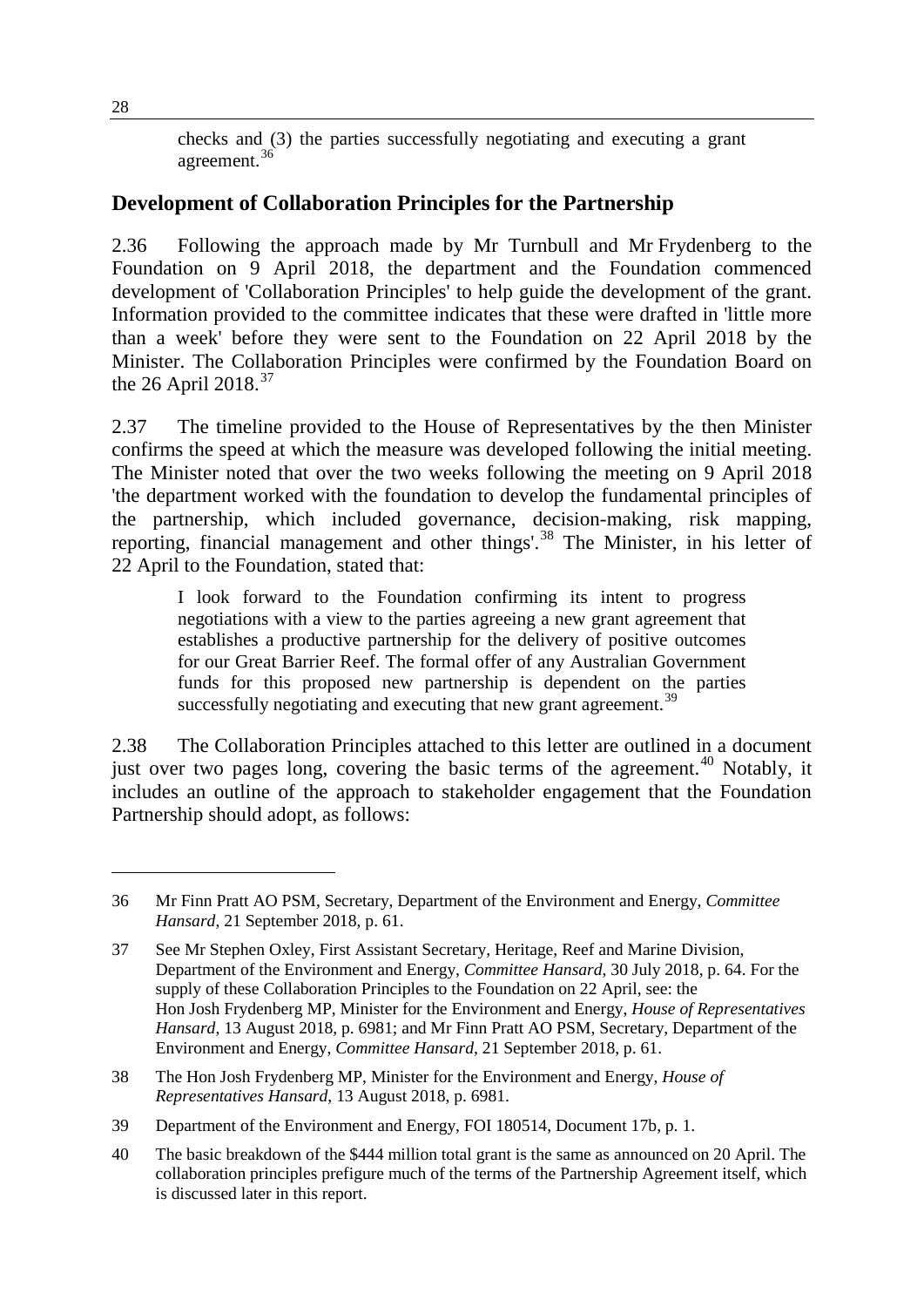2.9. Implementation of the grant will require close collaboration in the design and delivery of Reef investment activities with relevant Government agencies, key advisory bodies (e.g. Independent Expert Panel and Reef Advisory Committee), delivery partners and technical experts.

2.10. Consideration will need to be given to the interaction and roles of key advisory bodies in providing strategic advice and input into investment proposals. Arrangements will need to be practical and effective in delivering the best available scientific and expert advice. Advice will not be required to be sought from advisory bodies on individual project investments, unless the Foundation wishes to do so on a case by case basis. $41$ 

2.39 The Collaboration Principles also briefly state the risks for the Foundation Partnership:

2.11. The rapid increase in operational scale for the Foundation poses significant capacity, governance and capability challenges. The Department and GBRMPA have capacity to assist the Foundation during the start-up phase, for example the potential secondment of staff to the Foundation.

2.12. The start-up phase could potentially delay delivery of on-ground projects, leading to loss of local capacity and momentum. The Department has capacity to assist the Foundation to implement transition arrangements while organisational capacity is being increased.

2.13. Activities funded through the Foundation will include on-ground or 'in-water' works (e.g. diving) with inherent safety risks. The Foundation will be required to ensure it has appropriate arrangements to manage any WHS risks that arise from the funding activities.<sup>[42](#page-10-1)</sup>

2.40 On 29 April, the Government announced its funding commitment and it was included in the 2018–19 Budget on 8 May 2018. On 24 May 2018, 'consistent with the government's grant guidelines', the Minister for the Environment approved the partnership guidelines, outlining the necessary requirements to be included in the Foundation's application, which were published on the Minister's website. On 29 May 2018, the Foundation formalised its proposal. $^{43}$  $^{43}$  $^{43}$ 

2.41 Ms Marsden described the process by which the Foundation engaged in discussions with the department to develop the Collaboration Principles:

Following [the meeting], I had a conversation with the secretary of the department, and we convened a teleconference with assistant secretaries of the department the next day to, I guess, unpack the different components, the intent of the funding and what would be the next steps if the foundation were to accept and enter into such a partnership.

<span id="page-10-0"></span><sup>41</sup> Department of the Environment and Energy, FOI 180514, Document 17b, Attachment A, p. 1.

<span id="page-10-1"></span><sup>42</sup> Department of the Environment and Energy, FOI 180514, Document 17b, Attachment A, p. 1.

<span id="page-10-2"></span><sup>43</sup> The Hon Josh Frydenberg MP, Minister for the Environment and Energy, *House of Representatives Hansard*, 13 August 2018, p. 6981.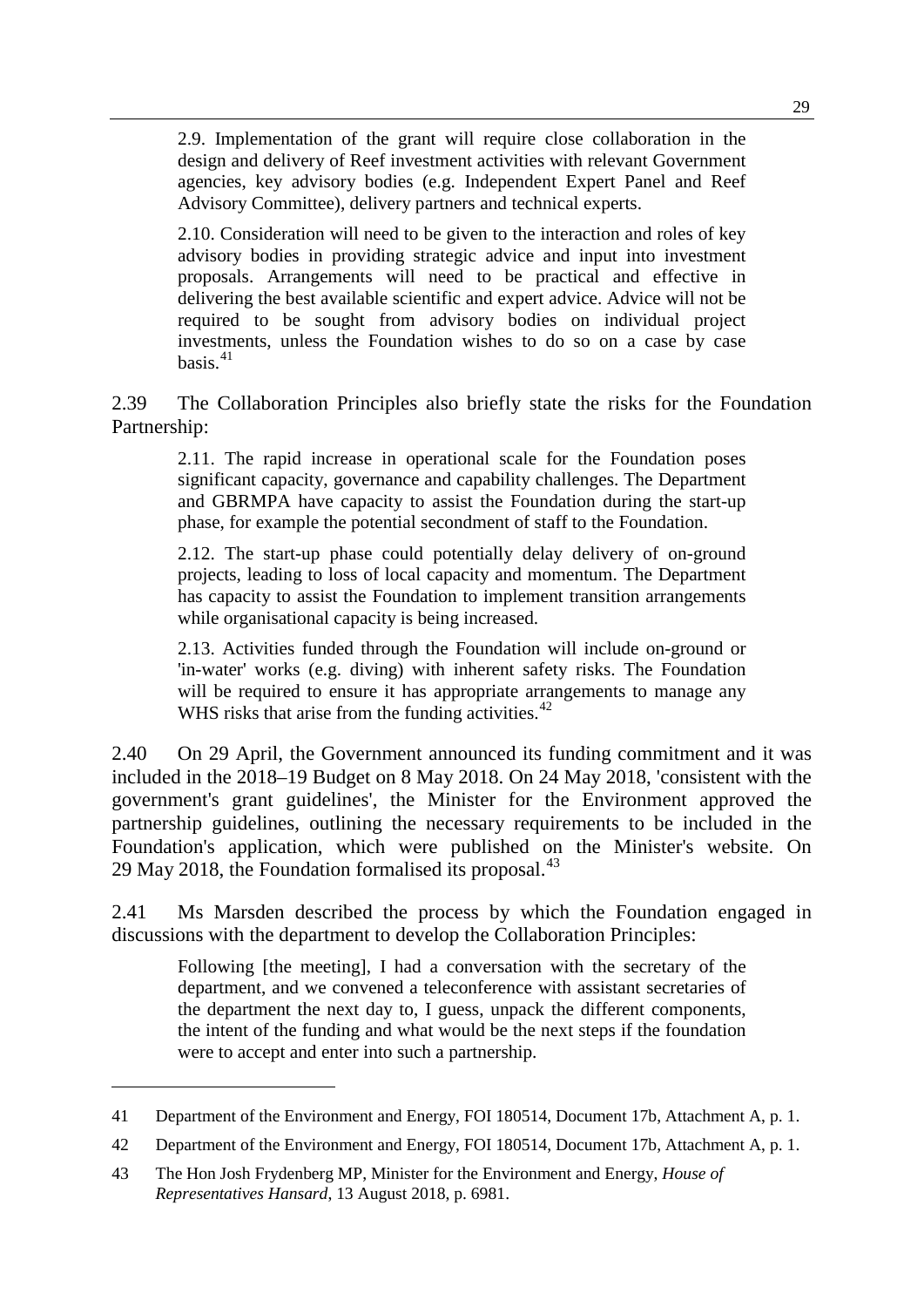…What happened over the subsequent week was that there were a number of conversations where we came together on a series of collaboration principles. Then, once they were determined, we brought those to our board. Once they were approved, there was an exchange of letters between the minister and the chairman which cemented the agreement to enter into a partnership.[44](#page-11-0)

## **Approval of the grant**

2.42 The Grant Guidelines released by the department on 31 May 2018 provided that the department and the Foundation would work collaboratively to develop a Grant Funding Proposal (the proposal). The proposal informed departmental recommendations to the Minister and the development of the proposed Grant Agreement with the Foundation.<sup>[45](#page-11-1)</sup>

2.43 The Foundation provided the department with a 400-page proposal on 29 May 2018. The department concluded that the proposal met Grant Guidelines, and would be consistent with requirements for expenditure of Commonwealth funds under the PGPA Act and the Commonwealth Rules and Guidelines. The grant to the Foundation of \$443.8 million (excluding GST) was approved by Mr Frydenberg as Minister for the Environment on 20 June 2018:

…in accordance with s 71 of the PGPA Act as a one-off, ad hoc grant from the Reef Trust Special Account to the Foundation, subject to the passage of the *Appropriation Bill (No. 5) 2017–18* through Parliament.

In approving this expenditure the Minister was satisfied that the funding proposal represented a proper use (i.e. an efficient, effective, economical and ethical use) of Commonwealth funds.<sup>[46](#page-11-2)</sup>

2.44 The department noted that:

On 25 June 2018 *Appropriation Bill (No. 5) 2017–18* received Royal Assent and on 27 June 2018 the Grant Agreement between the Department and the Foundation was executed. The Grant Agreement runs from the period from 1 July 2018 until 30 June 2024.<sup>[47](#page-11-3)</sup>

<span id="page-11-3"></span>47 Department of the Environment and Energy, *Submission* 7, Supplementary Submission Attachment B (Information statement regarding the assessment and awarding of the Reef Trust Grant to the Great Barrier Reef Foundation), p. 4.

<span id="page-11-0"></span><sup>44</sup> Ms Anna Marsden, Managing Director, Great Barrier Reef Foundation, *Committee Hansard*, 30 July 2018, p. 40.

<span id="page-11-1"></span><sup>45</sup> Department of the Environment and Energy, Submission 7, Supplementary Submission Attachment B (Information statement regarding the assessment and awarding of the Reef Trust Grant to the Great Barrier Reef Foundation), p. 3.

<span id="page-11-2"></span><sup>46</sup> Department of the Environment and Energy, *Submission* 7, Supplementary Submission Attachment B (Information statement regarding the assessment and awarding of the Reef Trust Grant to the Great Barrier Reef Foundation), p. 4.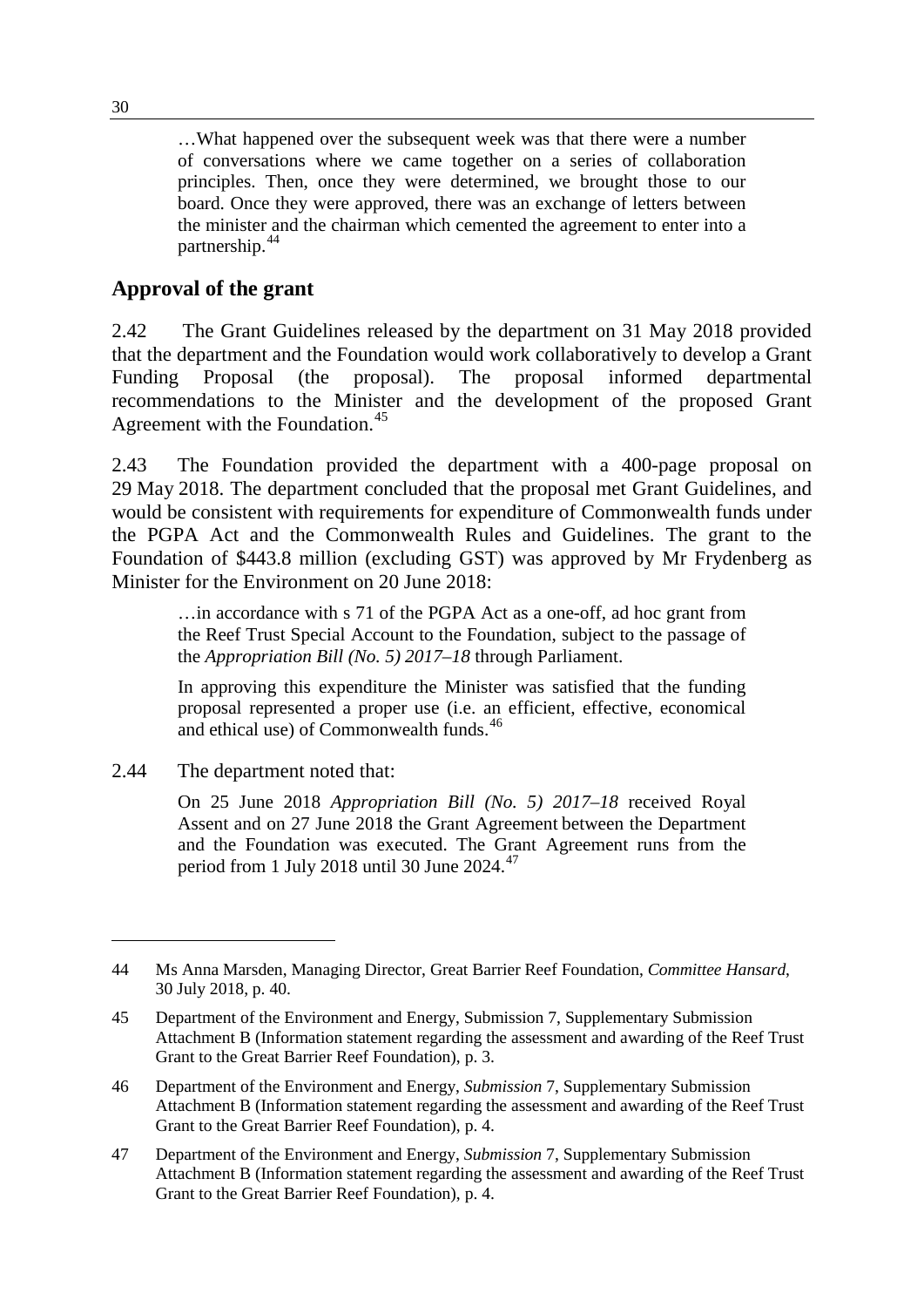## **The Grant Agreement**

2.45 The Grant Agreement executed on 27 June 2018 between the Commonwealth and the Foundation is available in full on the department's website, along with an Overview.[48](#page-12-0) The Overview confirms that the objective of the Grant Agreement is to 'achieve significant, measurable improvement' in the health of the Reef, in accordance with the Reef 2050 Plan, 'underpinned by innovation, science and community engagement'. It 'requires the Foundation' to invest the following amounts on activities outlined in the Grant Agreement between 2018–19 and 2023–24:

- up to \$200 649 000 for water quality improvement activities (Schedule 3);
- up to \$57 800 000 for crown-of-thorns starfish control activities (Schedule 4);
- up to \$100 000 000 for reef restoration and adaptation science activities (Schedule 5);
- up to \$22 349 000 for Indigenous and community reef protection activities (Schedule 6); and
- up to \$40 000 000 for Reef integrated monitoring and reporting activities (Schedule  $7<sup>49</sup>$  $7<sup>49</sup>$  $7<sup>49</sup>$ )

2.46 Additionally, the Grant Agreement includes \$22.5 million for 'administration and scaling up activities', as well as allowing a 'capped amount of interest earned on the Grant funds for this purpose'. $50$ 

2.47 The Grant Agreement stipulates that in undertaking Grant activities, the Foundation must act consistently with:

- Commonwealth administrative law, particularly the *PGPA Act (Reef Special Trust Account 2014) Determination 01*;
- Government policy, including the overarching Reef 2050 Plan, the draft *Reef 2050 Water Quality Improvement Plan 2017–2022*, the *Reef 2050 Plan Investment Framework*, the *Reef Trust Objectives*, *Outcomes and Investment Principles* and the *Reef 2050 Plan Integrated Monitoring and Reporting Strategy*;
- Plans to be developed under the Grant Agreement; and
- <span id="page-12-3"></span>All applicable laws.  $51$

<span id="page-12-0"></span><sup>48</sup> See [www.environment.gov.au/marine/gbr/publications/grant-agreement-between-reef-trust](http://www.environment.gov.au/marine/gbr/publications/grant-agreement-between-reef-trust-and-great-barrier-reef-foundation)[and-great-barrier-reef-foundation](http://www.environment.gov.au/marine/gbr/publications/grant-agreement-between-reef-trust-and-great-barrier-reef-foundation) (accessed 15 October 2018).

<span id="page-12-1"></span><sup>49</sup> 'Overview: Grant Agreement between the Reef Trust and the Great Barrier Reef Foundation', p. 1. This is available at: [www.environment.gov.au/system/files/resources/4322207b-af9c-488f](http://www.environment.gov.au/system/files/resources/4322207b-af9c-488f-b6bd-89dbf4af8302/files/reef-trust-gbr-foundation-grant-agreement-overview.pdf)[b6bd-89dbf4af8302/files/reef-trust-gbr-foundation-grant-agreement-overview.pdf](http://www.environment.gov.au/system/files/resources/4322207b-af9c-488f-b6bd-89dbf4af8302/files/reef-trust-gbr-foundation-grant-agreement-overview.pdf) (accessed 8 November 2018).

<span id="page-12-2"></span><sup>50</sup> 'Overview: Grant Agreement between the Reef Trust and the Great Barrier Reef Foundation', p. 2.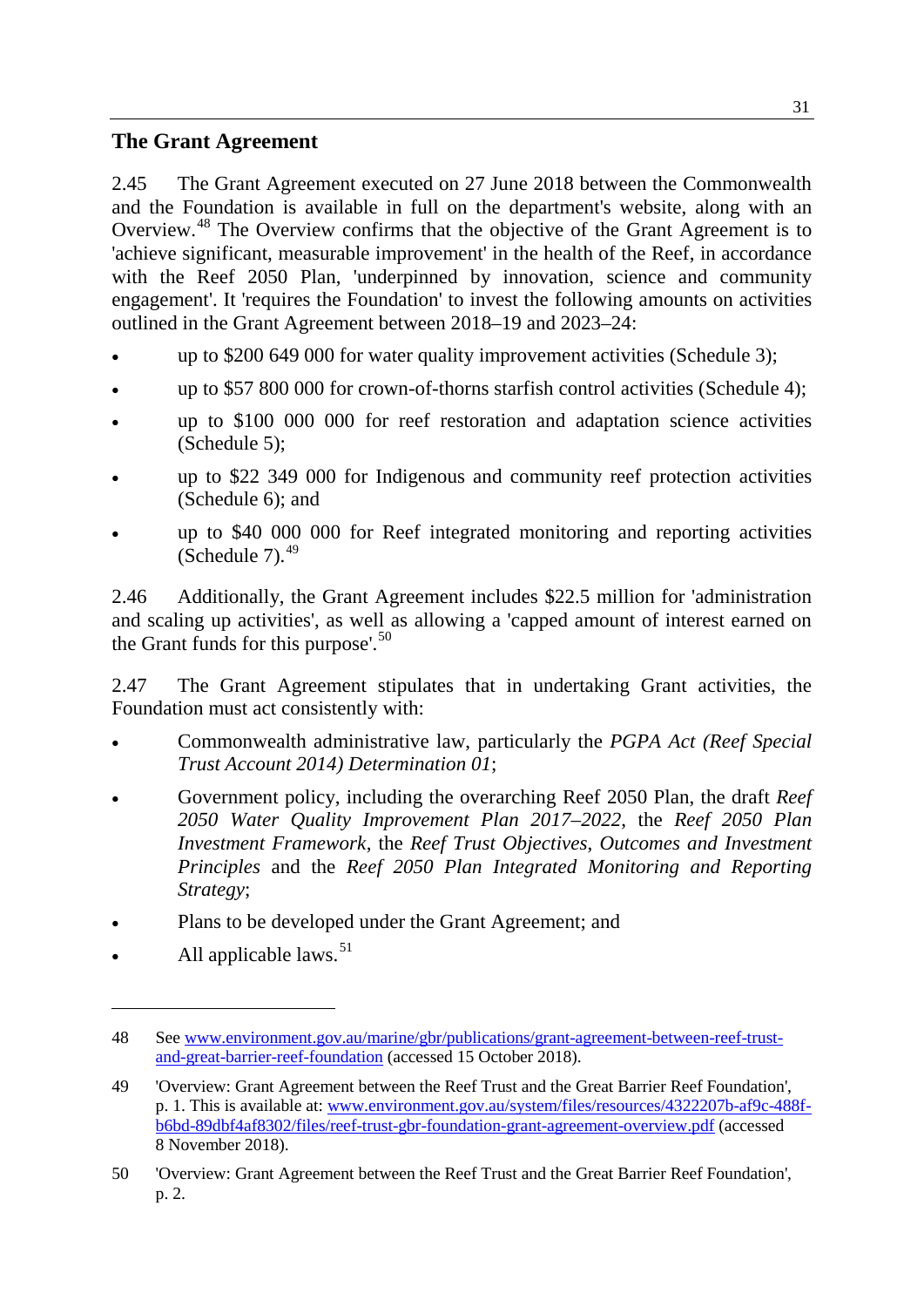2.48 Under the Grant Agreement, the Foundation is required to develop certain guiding documents, notably its Investment Strategy and an Annual Work Plan, both of which must be publicly available on the Foundation's website. These documents must be developed in consultation with the department, the Reef 2050 Plan Independent Expert Panel and Advisory Committee, the Reef Ministerial Forum, the Queensland Government's Office of the Great Barrier Reef, and GBRMPA.<sup>[52](#page-13-0)</sup>

2.49 The Foundation is also required to develop:

- a Resourcing Plan that sets out how it will deploy resources to deliver on its obligations;
- a Co-Financing Strategy Plan outlining the Foundation's approach to raising other contributions from private and philanthropic donors;
- a Communication and Stakeholder Engagement Plan to drive collaborative efforts and ensure comprehensive engagement with the community; [and]
- a Monitoring and Evaluation Plan to support an adaptive management approach over the life of the Agreement. The Foundation will monitor and evaluate the outcomes of each Activity Component and participate in any formal review or evaluation of the Agreement.<sup>[53](#page-13-1)</sup>

2.50 The Foundation is required to maintain 'detailed accounts and records', including on 'the progress, selection and performance of projects, use of Grant funds and other contributions, and the creation, acquisition and disposal of assets'. These must be provided in a number of written reports to the department, notably progress reports due every six months on activities and expenditure, and annual audited reports regarding expenditure and contributions.<sup>[54](#page-13-2)</sup>

2.51 The Foundation is required to fulfil a number of other reporting requirements. These include reporting to the Ministerial Forum on progress against Reef 2050 Plan objectives, and the Foundation's Investment Strategy and Work Plan, as well as to the department on completed activities undertaken under the Partnership, some additional specific reports set out in the terms of the Grant Agreement, and 'other ad-hoc reports as required by the Department'.<sup>[55](#page-13-3)</sup>

- <span id="page-13-2"></span>54 'Overview: Grant Agreement between the Reef Trust and the Great Barrier Reef Foundation', p. 2.
- <span id="page-13-3"></span>55 'Overview: Grant Agreement between the Reef Trust and the Great Barrier Reef Foundation', p. 3.

<sup>51</sup> 'Overview: Grant Agreement between the Reef Trust and the Great Barrier Reef Foundation', p. 2.

<span id="page-13-0"></span><sup>52</sup> 'Overview: Grant Agreement between the Reef Trust and the Great Barrier Reef Foundation', p. 2.

<span id="page-13-1"></span><sup>53</sup> 'Overview: Grant Agreement between the Reef Trust and the Great Barrier Reef Foundation', p. 2.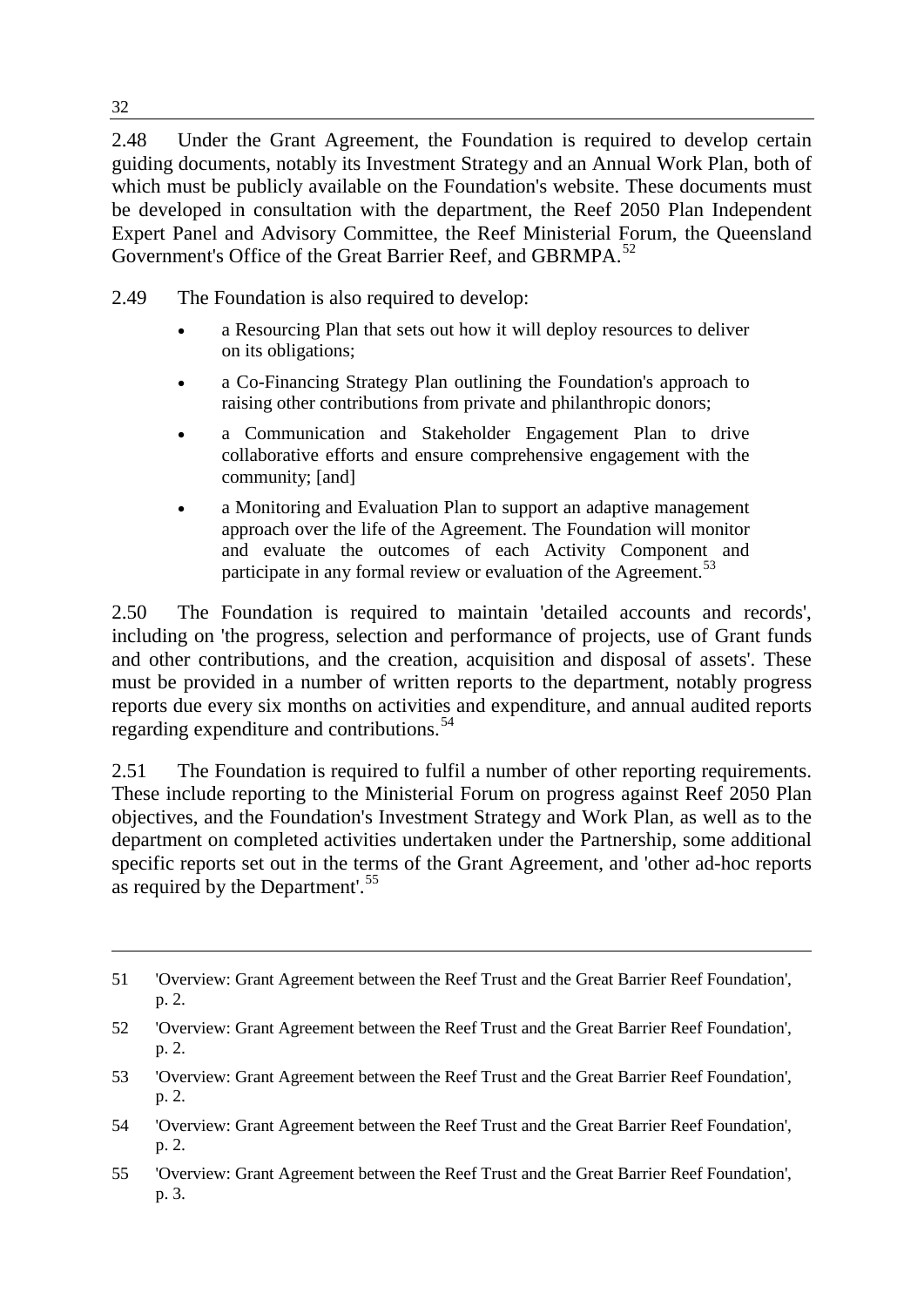2.52 The Grant Agreement allows the Foundation to subcontract activities to 'appropriately qualified and expert subcontractors using rigorous assessment criteria', and outlines a number of provisions that must be included in its subcontracts and funding agreements'.<sup>[56](#page-14-0)</sup>

## *Guiding documents*

2.53 Between the signing of the Partnership Agreement on 27 June 2018 and January 2019, the Foundation released nine plans as well as an Activity Gantt Chart 2018/19 as part of the Partnership Agreement. The plans are as follows:

- Collaborative Investment Strategy;
- Risk Management Plan;
- Resourcing Plan;
- Governance Arrangements;
- Investment Strategy and Annual Work Plan Consultation Plan;
- Communications and Engagement Plan;
- Monitoring and Evaluation Plan (Stage 1);
- Fraud Prevention Plan; and
- Investment Strategy.

2.54 Annual Work Plans will be released in June of each year for the life of the Partnership.<sup>[57](#page-14-1)</sup>

### *Commonwealth oversight*

-

2.55 On governance matters, the Agreement provides for the department to appoint a Commonwealth observer to attend meetings of the Foundation's Board (with a limited number of exceptions), and a departmental representative on the PMC. The Foundation must also share relevant information with the department, including changes to its 'constitution, structure, management or financial position'.<sup>[58](#page-14-2)</sup>

2.56 The overview of the Grant Agreement notes that the Foundation is generally required to:

…employ best practice corporate governance arrangements and engage governance and risk management experts to help develop and implement

<span id="page-14-0"></span><sup>56</sup> 'Overview: Grant Agreement between the Reef Trust and the Great Barrier Reef Foundation', p. 3.

<span id="page-14-1"></span><sup>57</sup> Great Barrier Reef Foundation, 'Reef Trust Plans and Strategies', [www.barrierreef.org/science](http://www.barrierreef.org/science-with-impact/reef-partnership/reef-trust-partnership-plans-and-strategies)[with-impact/reef-partnership/reef-trust-partnership-plans-and-strategies](http://www.barrierreef.org/science-with-impact/reef-partnership/reef-trust-partnership-plans-and-strategies) (accessed 24 January 2018).

<span id="page-14-2"></span><sup>58</sup> 'Overview: Grant Agreement between the Reef Trust and the Great Barrier Reef Foundation', p. 3.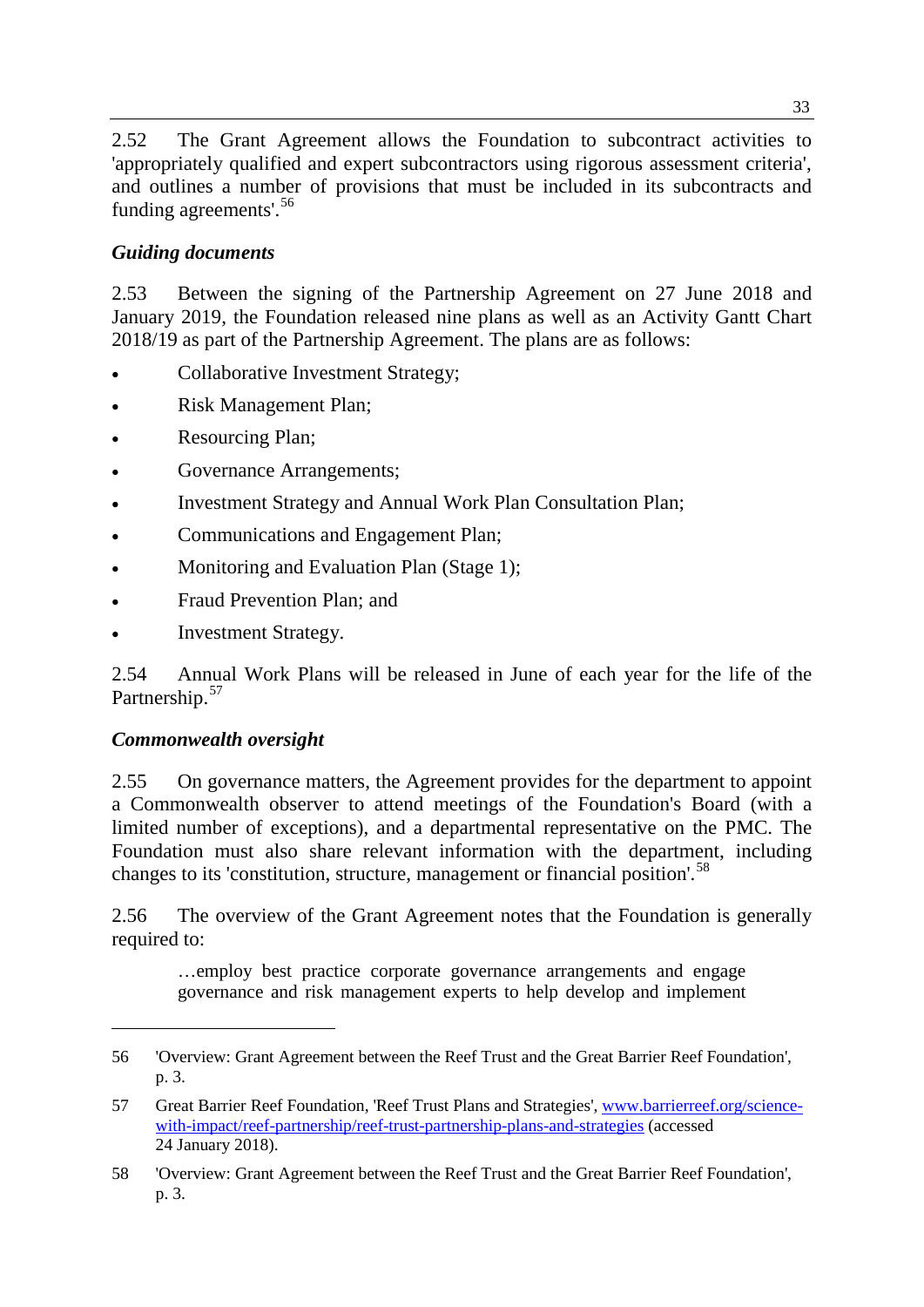strong governance, anti-corruption, fraud prevention and audit and risk management policies and procedures.<sup>[59](#page-15-0)</sup>

2.57 The Foundation is required to develop a Fraud Prevention Plan both for itself and its subcontractors, as well as preparing a Risk Management Plan and appointing a Risk and Compliance Officer. The Foundation must also ensure that 'persons who have a history of poor governance or financial management' be prevented from being involved in the management of the Grant or its activities.<sup>[60](#page-15-1)</sup>

- 2.58 Regarding compliance, the overview of the Grant Agreement states that:
	- As is usual practice in government contracting, the Foundation indemnifies the Department for any loss, cost, damage or claim arising from, amongst other things, the Foundation's breach of the Agreement or its negligent or unlawful act or omission or wilful misconduct in connection with the Agreement.
	- The Agreement also provides for termination or reduction in its scope and outlines the conditions under which a termination event may occur, including as a result of non-performance, breach of obligation, or insolvency or other significant change to the nature of the Foundation.
	- The Department may elect to continue all or part of the Activity if the Agreement is terminated for any reason, or if the Foundation so requests it. The Department may recover from the Foundation reasonable costs incurred in exercising these provisions. The Department may also seek to recover for the Government, any Grant funds which are not legally committed or that have not been spent by the Foundation in accordance with the Agreement.
	- The Agreement also includes a number of other provisions common to Commonwealth grants regarding assets; intellectual property; confidential information; privacy obligations; conflicts of interest; compliance with legislation; work health and safety; Foundation representations and warranties; insurance policies required to be effected and maintained by the Foundation; dispute resolution procedures; force majeure events; notices; and preparation of an Australian Industry Participation Plan.<sup>[61](#page-15-2)</sup>

<span id="page-15-0"></span><sup>59</sup> 'Overview: Grant Agreement between the Reef Trust and the Great Barrier Reef Foundation', p. 3.

<span id="page-15-1"></span><sup>60</sup> 'Overview: Grant Agreement between the Reef Trust and the Great Barrier Reef Foundation', p. 3.

<span id="page-15-2"></span><sup>61</sup> 'Overview: Grant Agreement between the Reef Trust and the Great Barrier Reef Foundation', pp. 3–4.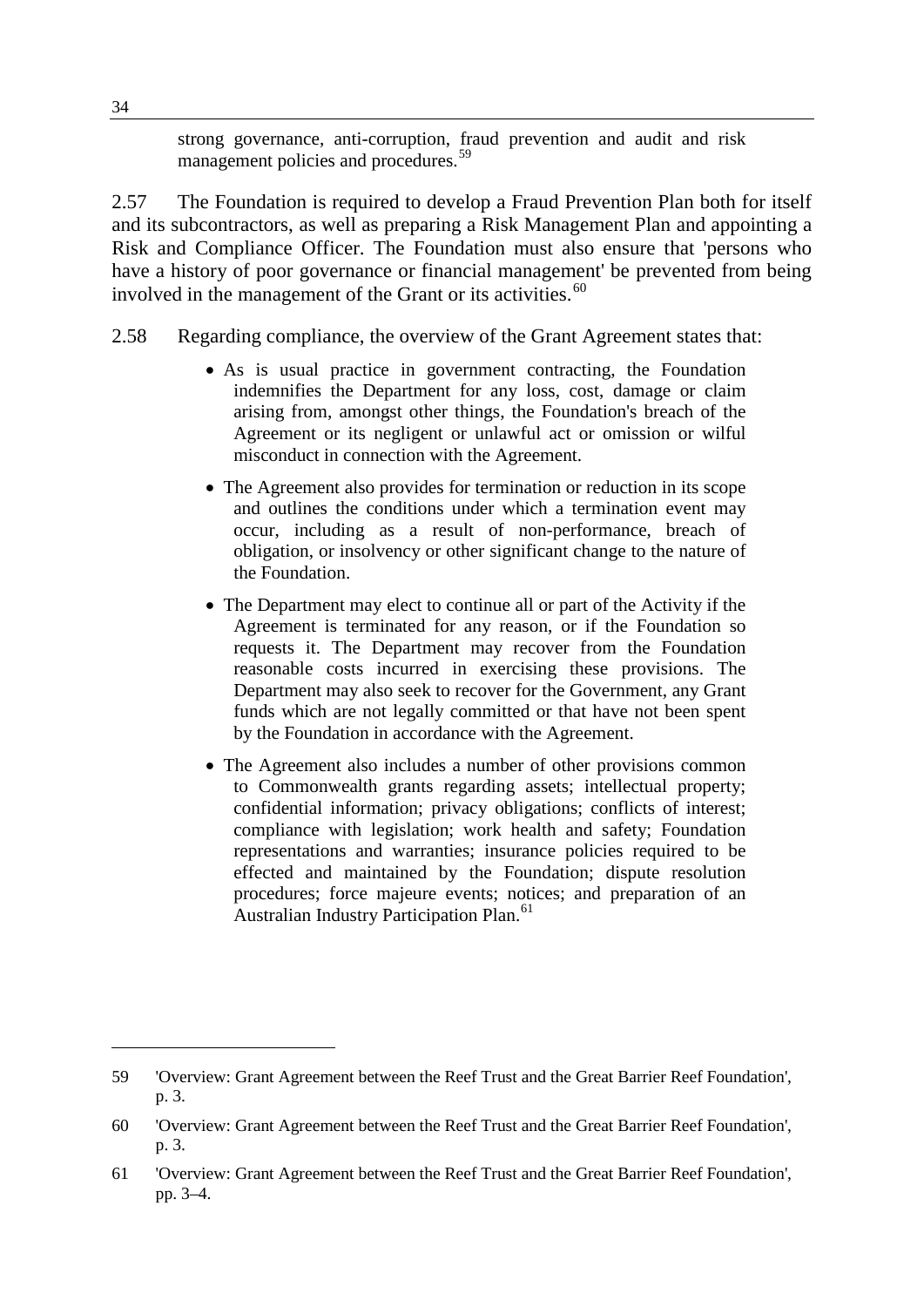#### *Termination of the agreement*

2.59 The Agreement may be terminated or reduced in scope. Clause 25.1.1 states that this can be done:

If there is a material change in Australian Government policy that is inconsistent with the continued operation of this Agreement, the Department may by notice terminate this Agreement or reduce the scope of the Agreement immediately.<sup>[62](#page-16-0)</sup>

2.60 The Agreement can also be terminated on a number of other grounds, including for breaches of its terms, non-compliance with an agreed Plan, or if the Foundation becomes insolvent or is put into administration.<sup>[63](#page-16-1)</sup>

2.61 Termination or cessation of the Agreement would require the Foundation to return unspent monies to the Commonwealth.<sup>[64](#page-16-2)</sup>

#### **Delivery of funding to the Foundation**

-

2.62 The grant was paid in full to the Foundation on 28 June 2018, the day following the execution of the Grant Agreement.<sup>[65](#page-16-3)</sup> The Grant Agreement requires that the grant must be held in a separate account to the Foundation's other operational accounts and its Public Fund.<sup>[66](#page-16-4)</sup>

2.63 Information provided by the Foundation indicated that at the 21 September 2018, the grant was being held across a number of term deposit accounts while the Foundation was developing its longer term investment policy.<sup>[67](#page-16-5)</sup> Answers to questions on notice provided by the Foundation indicate that it has term deposits with ANZ, Bank of Queensland, Commonwealth, NAB, Suncorp and Westpac.<sup>[68](#page-16-6)</sup>

<span id="page-16-0"></span><sup>62</sup> Grant Agreement between the Reef Trust and the Great Barrier Reef Foundation, p. 43.

<span id="page-16-1"></span><sup>63</sup> Grant Agreement between the Reef Trust and the Great Barrier Reef Foundation, pp. 44–45 and 47–49.

<span id="page-16-2"></span><sup>64</sup> Grant Agreement between the Reef Trust and the Great Barrier Reef Foundation, p. 43–44.

<span id="page-16-3"></span><sup>65</sup> Department of the Environment and Energy, *Submission* 7, Supplementary Submission Attachment B (Information statement regarding the assessment and awarding of the Reef Trust Grant to the Great Barrier Reef Foundation), p. 4.

<span id="page-16-4"></span><sup>66</sup> 'Overview: Grant Agreement between the Reef Trust and the Great Barrier Reef Foundation', p. 2.

<span id="page-16-5"></span><sup>67</sup> Ms Anna Marsden, Managing Director, Great Barrier Reef Foundation, *Committee Hansard*, 30 July 2018, p. 19.

<span id="page-16-6"></span><sup>68</sup> Great Barrier Reef Foundation, *Answers to questions taken on notice, public hearing, Brisbane, 30 July 2018* (received 9 August 2018) p. 1.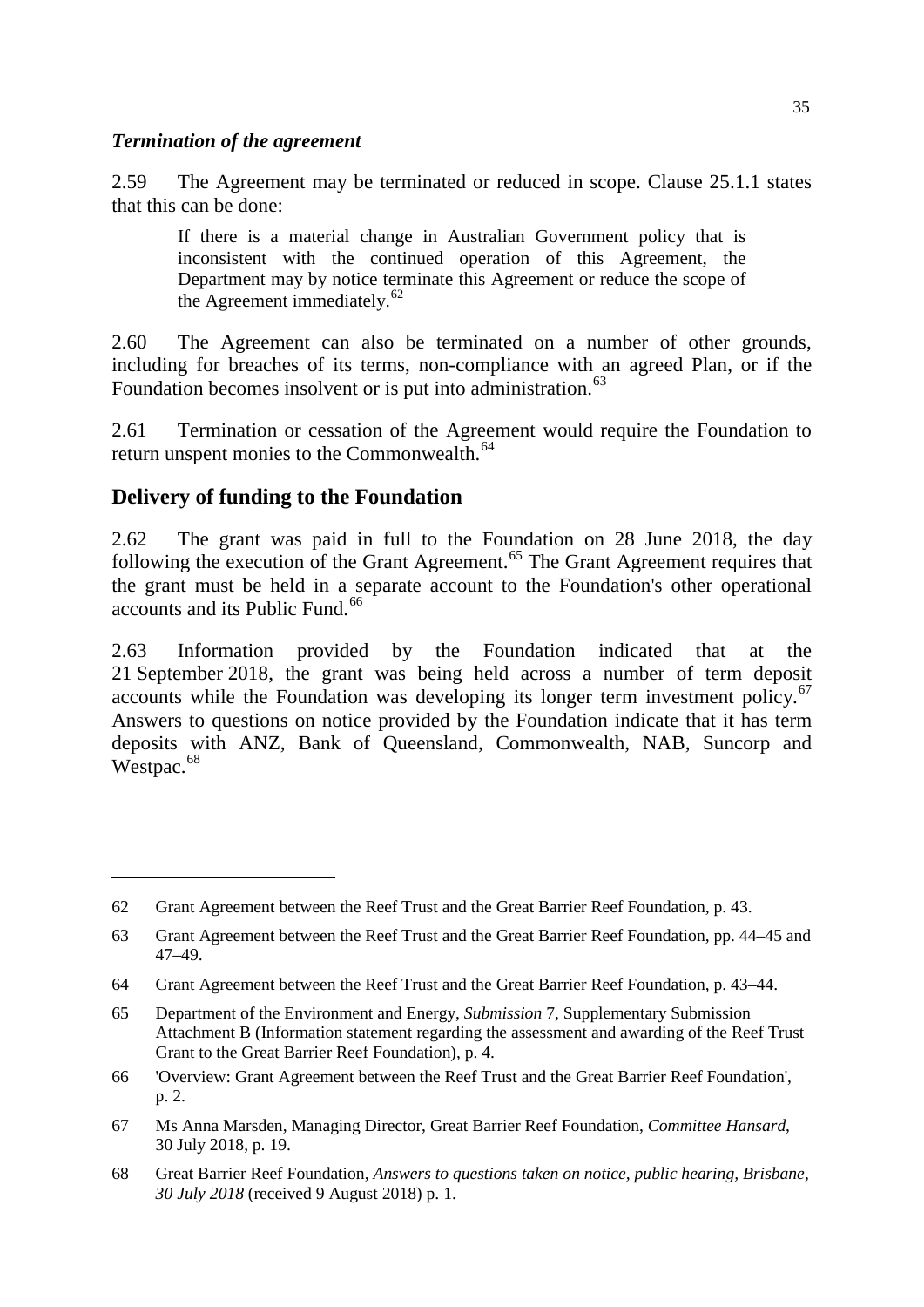#### *Expenditure to date*

2.64 At the committee's hearing on 21 September 2018, the Foundation confirmed that it had spent \$800 000 of the grant on operational and 'project management costs'.[69](#page-17-0) This included expenditure on salaries, consultants, rent, equipment, travel and accommodation to meet community representatives in Cairns, Townsville and Mackay to provide briefings on the RTP, meeting expenses and legal services.<sup>[70](#page-17-1)</sup>

2.65 This expenditure was part of the Foundation's 2017–18 budget which provided for up to \$25 million for Project Component Activities, along with  $$7.3$  million in administrative costs.<sup>[71](#page-17-2)</sup> Ms Marsden commented:

The contract clearly states that we must be able to commence delivery across all five components by 1 July. It clearly states that for the first year, and the Activity Gantt Chart really outlines the key activities that will put the foundation and the partnership in that position. So that's what we're building up towards. $^{72}$  $^{72}$  $^{72}$ 

2.66 Ms Marsden went on to add that in relation to the \$25 million for projects, this had been set aside 'because we understand, in our initial stages of project design and consultation and even in discussions with the department and the Queensland government, there are projects that could be green lit right now'.<sup>[73](#page-17-4)</sup>

#### *Announcement of initiatives*

2.67 The Foundation announced the first stage of its Reef Water Quality Improvement Grant Program on 13 November 2018, with applications closing on 10 December 2018. These grants totalled \$20 million, and were open for projects over \$500,000 that would be ready to start by March 2019 that addressed the declining quality of coastal water 'influenced by land-based run-off'.<sup>[74](#page-17-5)</sup> At the time of writing, the results of this process have not been announced.

- <span id="page-17-3"></span>72 Ms Anna Marsden, Managing Director, Great Barrier Reef Foundation, *Committee Hansard*¸ 18 September 2018, p. 19.
- <span id="page-17-4"></span>73 Ms Anna Marsden, Managing Director, Great Barrier Reef Foundation, *Committee Hansard*¸ 18 September 2018, p. 19.

<span id="page-17-0"></span><sup>69</sup> Ms Anna Marsden, Managing Director, Great Barrier Reef Foundation, *Committee Hansard*¸ 18 September 2018, p. 19.

<span id="page-17-1"></span><sup>70</sup> Great Barrier Reef Foundation, *Answers to questions taken on notice, public hearing, Canberra, 18 September 2018* (received 4 October 2018), p. 1.

<span id="page-17-2"></span><sup>71</sup> Ms Anna Marsden, Managing Director, Great Barrier Reef Foundation, *Committee Hansard*¸ 18 September 2018, p. 19. See also, Great Barrier Reef Foundation, 'Activity Gantt Chart 2018/19', p. 6.

<span id="page-17-5"></span><sup>74</sup> Great Barrier Reef Foundation, ' Reef Trust Partnership opens first water quality grants', *Media Release*, 13 November 2018, [www.barrierreef.org/latest/news/reef-trust-partnership-opens](http://www.barrierreef.org/latest/news/reef-trust-partnership-opens-first-water-quality-grants)[first-water-quality-grants](http://www.barrierreef.org/latest/news/reef-trust-partnership-opens-first-water-quality-grants) (accessed 23 January 2019).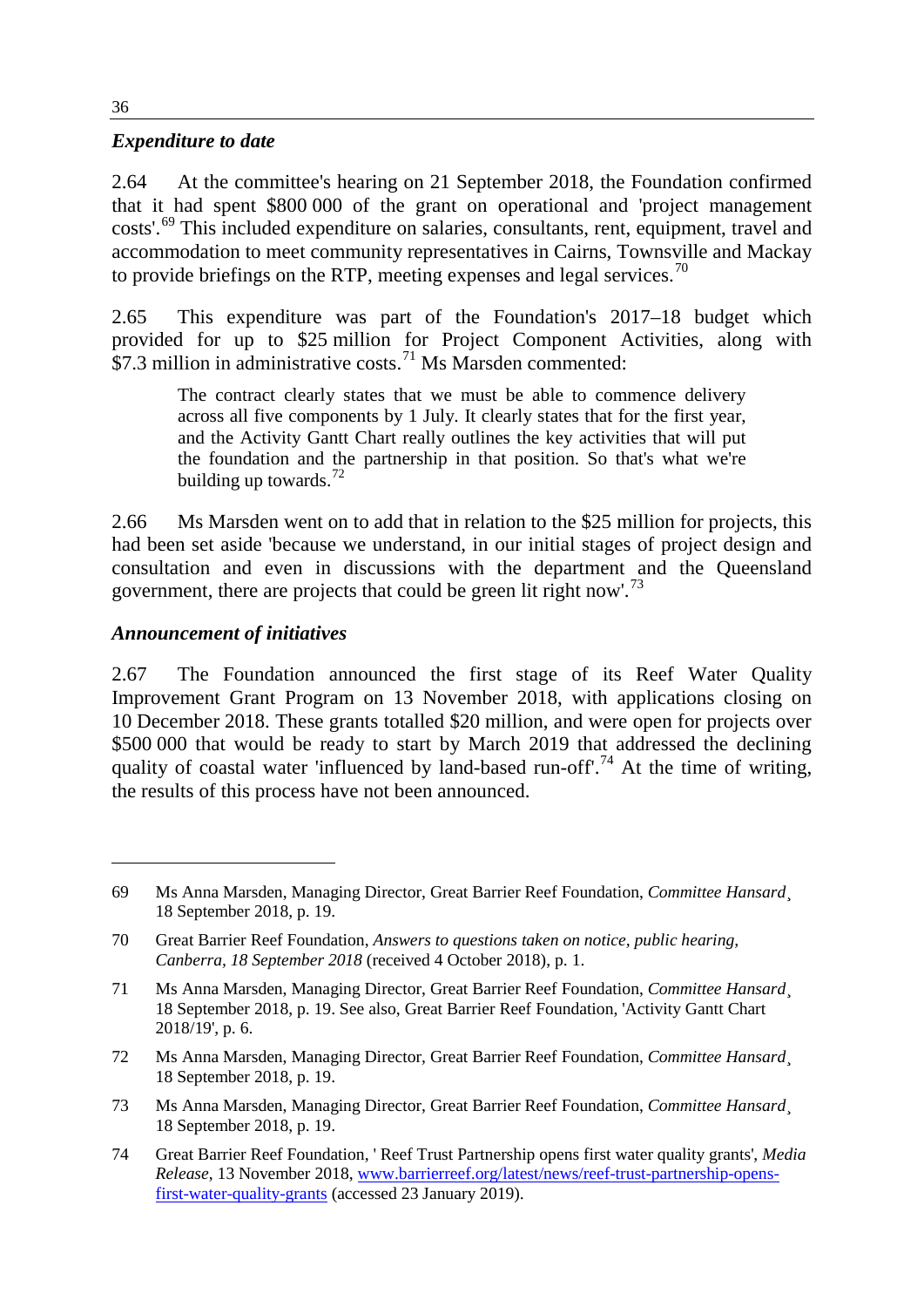2.68 On 10 January 2019, the Foundation announced that around 10 per cent of total Partnership funding, around \$42 million, would be allocated to Reef activities with traditional owners, including building on work 'already being done by more than 200 Indigenous Rangers and 70 Sea Country groups within the Reef catchment'. Ms Marsden, the Foundation's Managing Director, stated that:

Traditional Owners have an enduring connection to the Reef and have been working to conserve and restore it for generations. Today's announcement will ensure that a strategic plan of action can be co-developed with Traditional Owners, building on and scaling up existing activities which include tagging turtles, cleaning beaches, monitoring the health of waterways and remediating land and sea country along the Reef.<sup>[75](#page-18-0)</sup>

2.69 On 21 January 2019, the Foundation announced its first funding for Reef projects: \$574 000 funding for AIMS to undertake a '25-day health check of remote far northern reefs'.<sup>[76](#page-18-1)</sup> It has been reported that AIMS will contribute \$833 000 from its own budget to undertake this project.<sup>[77](#page-18-2)</sup>

2.70 The Foundation has also announced its first funding round for Community Reef Protection Grants. These will be grants between \$50 000 and \$100 000, with a total of \$700 000.[78](#page-18-3) The initial grants round is focussed on 'Activating citizen science projects to collect and communicate information on Reef health'. Regarding these grants, the Foundation stated:

Summer can increase the levels of potential Reef disturbance events, including coral bleaching, flooding and cyclones. Citizen science can complement research and management efforts to collect and share information on Reef health.

This grant program will enable community-led projects focused on collecting, analysing, sharing and utilising citizen science information relevant to Reef heath. Investment will be targeted at organisations with demonstrated experience in reef citizen science and community engagement.[79](#page-18-4)

<span id="page-18-0"></span><sup>75</sup> Great Barrier Reef Foundation, 'Reef Trust Partnership: Reef protection through Traditional Owners', *Media Release*, 10 January 2019, [www.barrierreef.org/latest/news/reef-trust](http://www.barrierreef.org/latest/news/reef-trust-partnership-reef-protection-through-traditional-owners)[partnership-reef-protection-through-traditional-owners](http://www.barrierreef.org/latest/news/reef-trust-partnership-reef-protection-through-traditional-owners) (accessed 23 January 2019).

<span id="page-18-1"></span><sup>76</sup> Great Barrier Reef Foundation, 'First Reef Trust Partnership funded project underway' *Media Release¸* 21 January 2019, [www.barrierreef.org/latest/news/first-reef-trust-partnership-funded](http://www.barrierreef.org/latest/news/first-reef-trust-partnership-funded-project-underway)[project-underway](http://www.barrierreef.org/latest/news/first-reef-trust-partnership-funded-project-underway) (accessed 23 January 2019).

<span id="page-18-2"></span><sup>77</sup> See, for example, 'Sector Suspicious Over Great Barrier Reef Foundation's First Project', [https://probonoaustralia.com.au/news/2019/01/sector-suspicious-great-barrier-reef-foundations](https://probonoaustralia.com.au/news/2019/01/sector-suspicious-great-barrier-reef-foundations-first-project/)[first-project/](https://probonoaustralia.com.au/news/2019/01/sector-suspicious-great-barrier-reef-foundations-first-project/) (accessed 23 January 2019).

<span id="page-18-3"></span><sup>78</sup> Great Barrier Reef Foundation, '\$700,000 in community grants to support citizen science Reef monitoring', *Media Release*, 19 December 2018, [www.barrierreef.org/latest/news/700-000-in](http://www.barrierreef.org/latest/news/700-000-in-community-grants-to-support-citizen-science-reef-monitoring)[community-grants-to-support-citizen-science-reef-monitoring](http://www.barrierreef.org/latest/news/700-000-in-community-grants-to-support-citizen-science-reef-monitoring) (accessed 23 January 2019).

<span id="page-18-4"></span><sup>79</sup> Great Barrier Reef Foundation, 'Community Reef Protection Grants: *Stage 1: Reef Citizen Science*', no date, [www.barrierreef.org/science-with-impact/reef-partnership/community-grants](http://www.barrierreef.org/science-with-impact/reef-partnership/community-grants-stage-1-reef-citizen-science-grant-program)[stage-1-reef-citizen-science-grant-program](http://www.barrierreef.org/science-with-impact/reef-partnership/community-grants-stage-1-reef-citizen-science-grant-program) (accessed 23 January 2019).